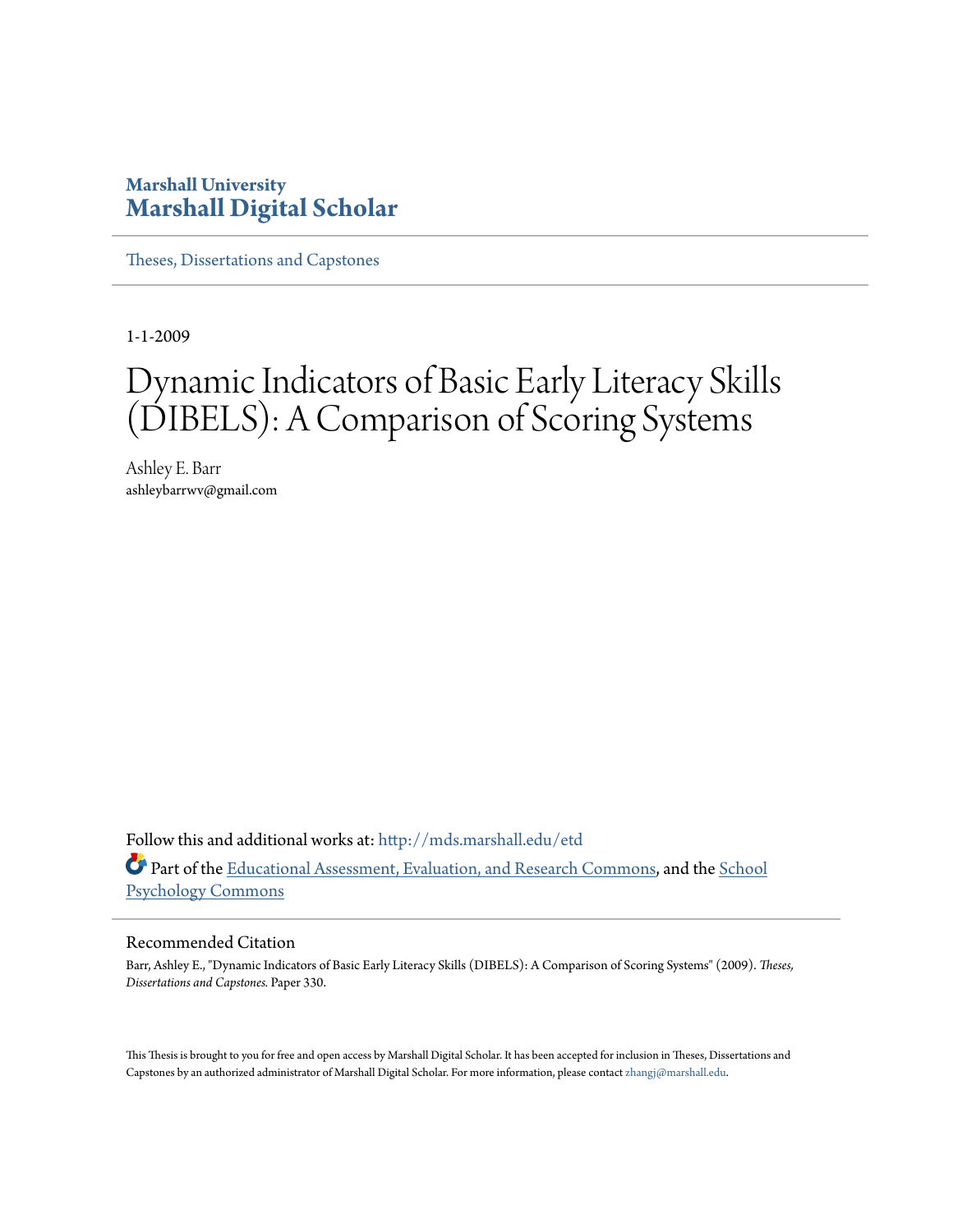Dynamic Indicators of Basic Early Literacy Skills (DIBELS): A Comparison of Scoring Systems

Thesis submitted to the Graduate College of Marshall University

In partial fulfillment of the requirements for the degree of Educational Specialist In School Psychology

by

Ashley E. Barr

Fred Jay Krieg, Ph.D., Committee Chairperson Sandra S. Stroebel, Ph.D. Edna M. Meisel, Ed.D.

Marshall University

May 2009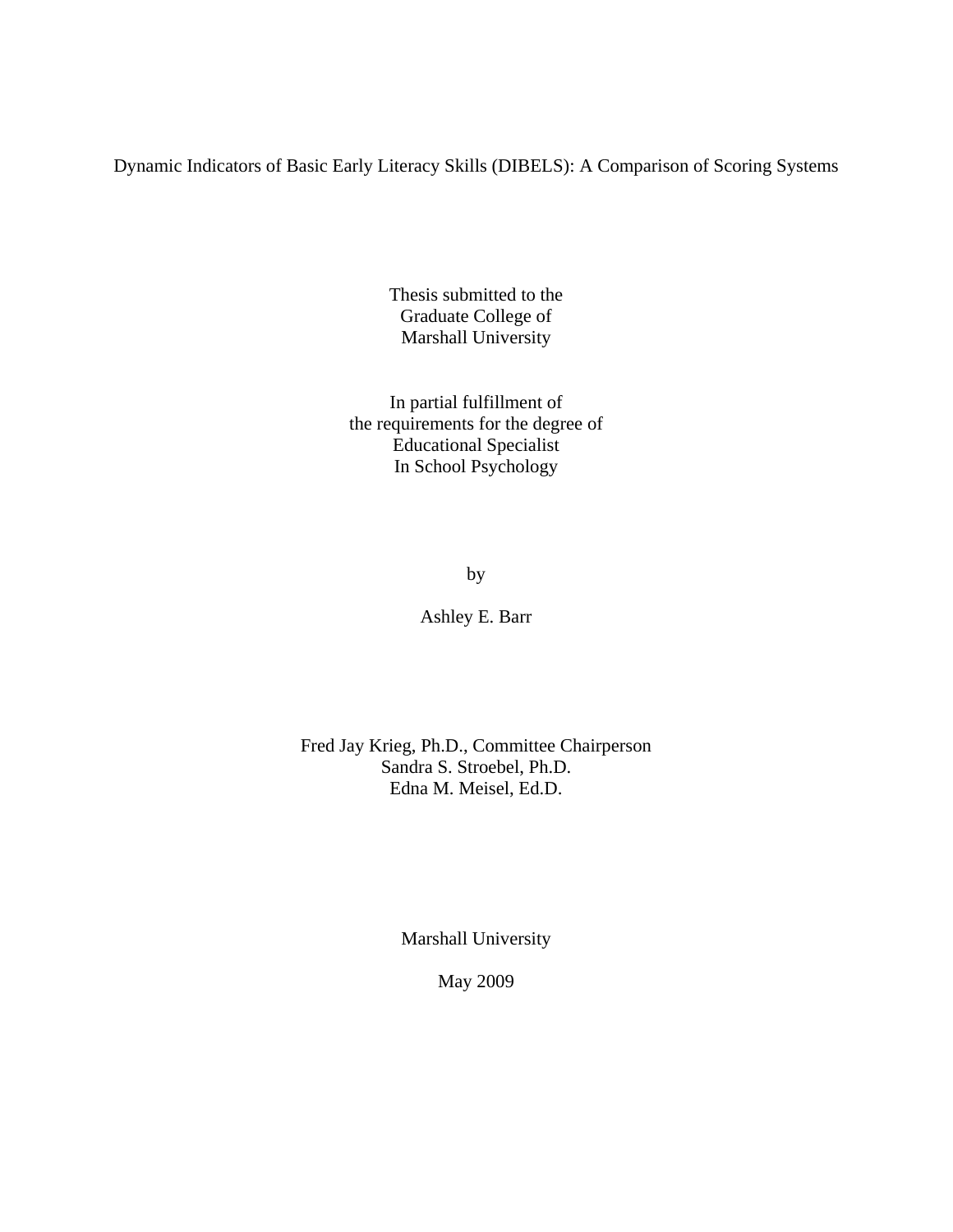#### ABSTRACT

Dynamic Indicators of Basic Early Literacy Skills (DIBELS): A Comparison of Scoring Systems By Ashley E. Barr

The purpose of this study was to compare scoring systems of the Dynamic Indicators of Basic Early Literacy Skills, commonly known as DIBELS. Currently, there are two systems for scoring the DIBELS assessments. The first system is a paper and pencil approach and the second system is electronic and utilizes a handheld palm-pilot. This study determined whether the electronically scored DIBELS produces the same scores as the hand-scored DIBELS. It was hypothesized that the electronically scored DIBELS will yield significantly different scores than the hand-scored DIBELS. Median scores obtained from the electronic palm-pilot were compared to median scores obtained from the paper and pencil scoring method. A total of 82 first grade students at North Elementary School in Morgantown, WV were included in this study. Results were analyzed using the t-test for independent samples statistical method. No statistically significant differences were found between the DIBELS scoring systems.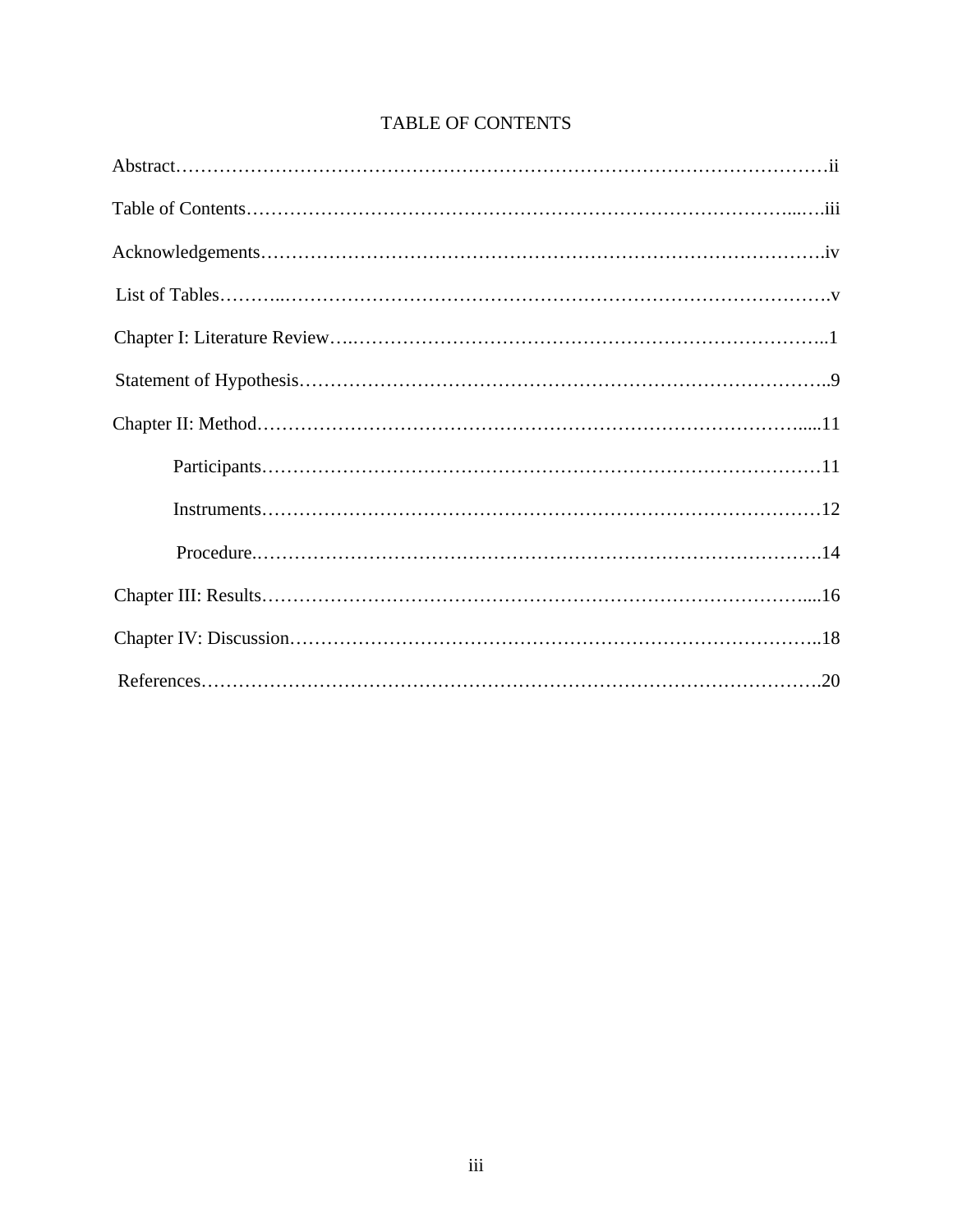#### ACKNOWLEDGEMENTS

 First, I would like to thank my entire family for their patience, love, and support over the past three years and for providing me with the inspiration and encouragement I needed to complete this challenging task and accomplish my goal of becoming a school psychologist. I would like to express gratitude to my field supervisor, Lisa Gainer, who assisted me in finding a school that would be open and willing to let me collect data during school hours and for helping me organize my thoughts throughout the writing process. I would also like to extend my gratitude to Dr. Meisel for the assistance with the data analysis and guidance with the overall process of thesis development. To Dr. Stroebel, I would like to express my gratitude for helping me obtain the appropriate approval for the study, for keeping me aware of deadlines, and for keeping me motivated to complete this process. Finally, I would like to extend my deep appreciation to Dr. Krieg for not only his guidance throughout this program as a professor and as a mentor, but also for his insight and dedication in helping me complete this study.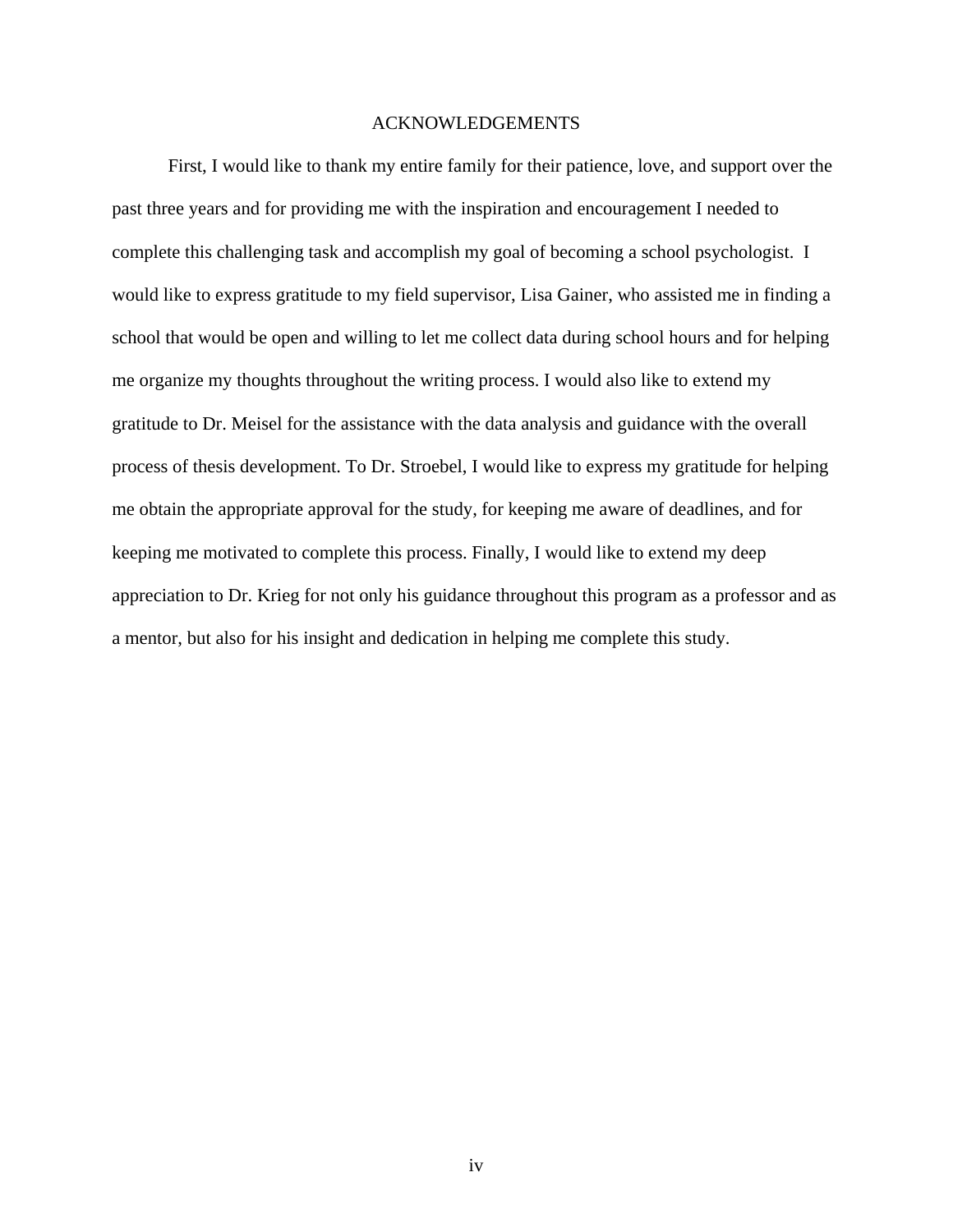### List of Tables

|--|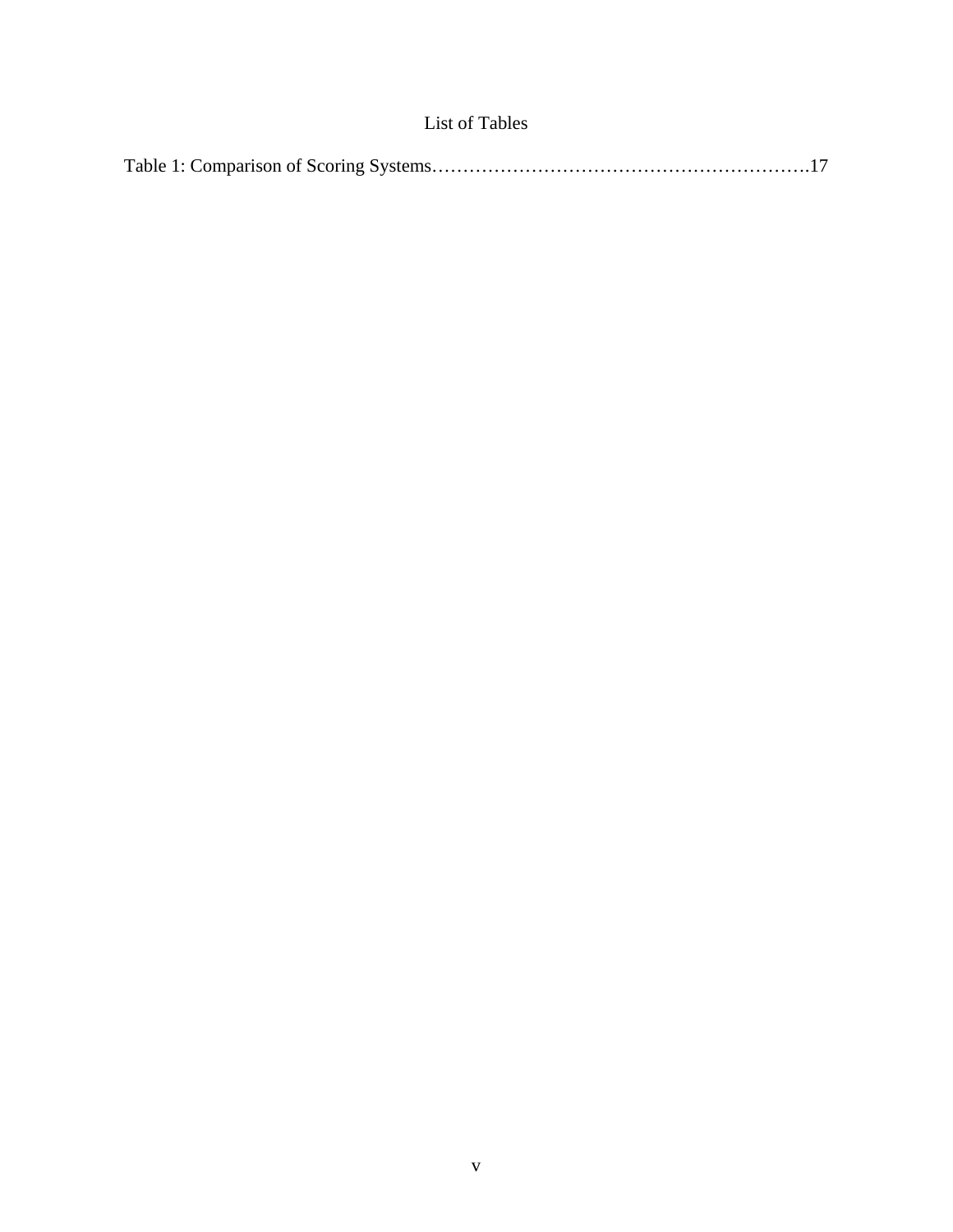## Dynamic Indicators of Basic Early Literacy Skills (DIBELS): A Comparison of Scoring Systems CHAPTER I LITERATURE REVIEW

Recent research has revealed the importance of assessing the beginning reading skills of young children in hopes of promoting reading success in their futures. The assessment and intervention of reading literacy skills in young children is a crucial step for the prevention of early reading failure and essential for the creation of a strong reading foundation.

 The National Assessment of Education Progress (NAEP) has documented high rates of reading failure among fourth and eighth graders (Nation's Report Card, 2007). These rates have been rising over the past years and have caused concern for the nation's educators and political decision makers. In areas of poverty as well as in middle class societies, children are failing to read at even the most basic levels, especially, minority children (Nation's Report Card, 2007). Failure means that most of these children cannot function at grade level reading standards and cannot independently keep up in their school work. Thus, the need to detect and prevent reading problems as early as kindergarten is of vital importance for our society.

 The No Child Left Behind Act (NCLB, 2001) and the Individuals with Disabilities Education Improvement Act (IDEIA, 2004) have influenced educational goals by requiring that the academic experiences of all students be enhanced by the use of high quality research-based instructional methods (Cusumano, 2007). The ultimate goal is for all students regardless of gender, race, socioeconomic status, or identified disabilities to be able to reach proficiency in all academic areas, with the most emphasis in the area of reading (Cusumano, 2007). The importance of the early identification of students who fall off track in meeting these goals is evident. Early identification required an assessment instrument that monitored students'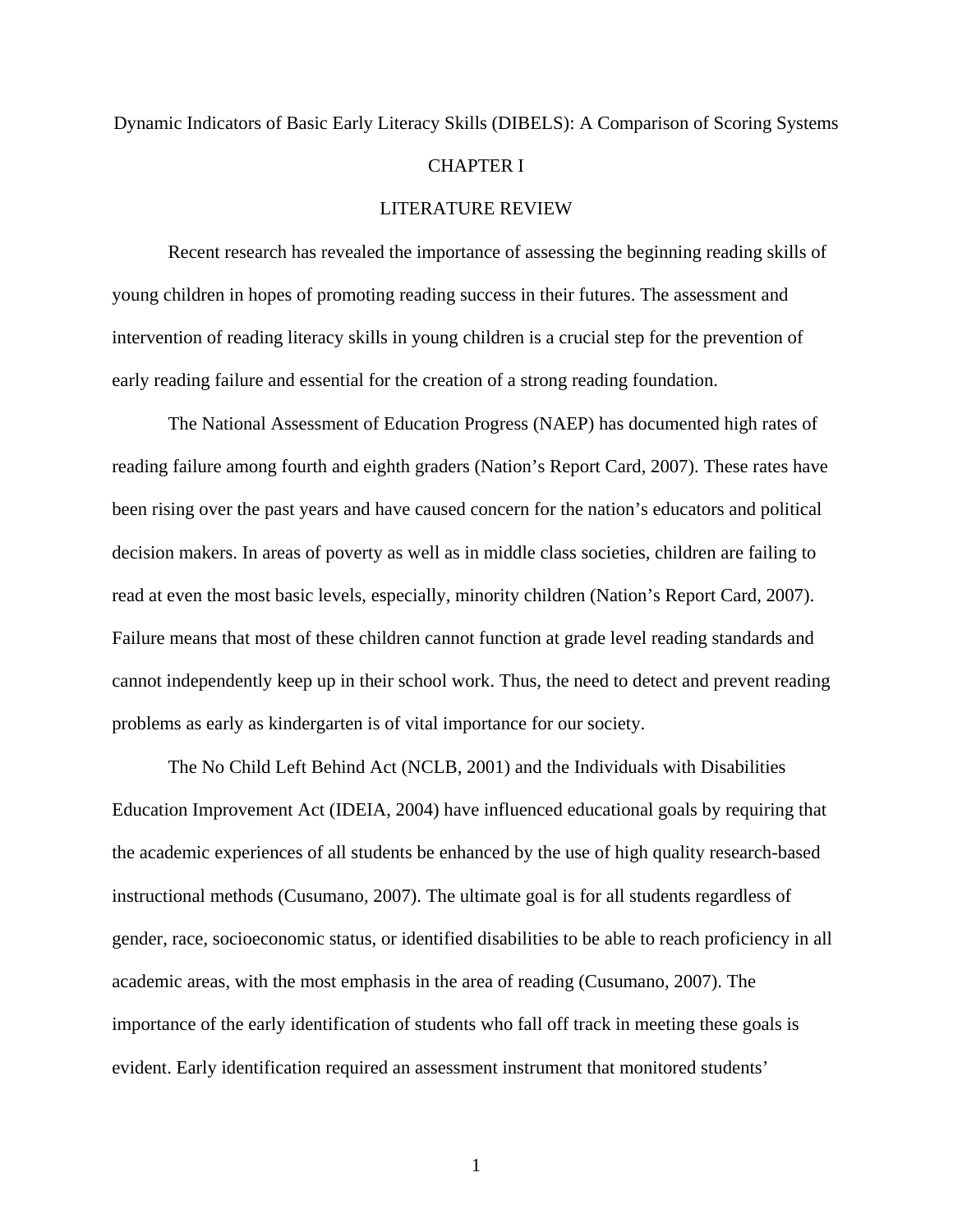acquisition of skills in areas of basic academic achievement such as reading. Instruments for collecting this data must be sensitive to small changes in skill acquisition, must not confound future data due to frequent administration, and must be quick and easy to administer (Cusumano, 2007). Test instruments that address all of these needs are known as Curriculum Based Measures (CBM).

 One Curriculum Based Measurement that has quickly gained popularity in the field of education is the Dynamic Indicators of Basic Early Literacy Skills, or DIBELS. Unlike other early reading assessments, DIBELS are quick, cheap, and relatively easy to use and have been aggressively promoted by the federal government and consultants to the Reading First program. Because the federally funded Reading First program was the first to use the DIBELS system successfully in schools and endorsed its use within the three-tiered process, the DIBELS system seems to have a competitive edge over other reading assessments. DIBELS is a reliable and valid measurement tool in predicting which children may have reading difficulties later (Good & Kaminski, 2003). These brief, simple assessments are measures of the critical skills that underlie early reading success and have been extensively researched and used to predict how well children are likely to be doing in reading comprehension by the end of the third grade and beyond. The DIBELS assessments are designed to measure early reading skills that are critical in determining reading success such as initial sound fluency, letter naming fluency, phoneme segmentation fluency, nonsense word fluency, oral reading fluency, retell fluency, and finally word use fluency.

 In West Virginia, DIBELS assessments are given to all students in a class three times a year and scores reveal those who are at-risk for reading failure. Teachers are then able to intervene with those students by working on specific reading literacy skills and giving progress-

2 a set of  $\sim$  2 a set of  $\sim$  2 a set of  $\sim$  2 a set of  $\sim$  3 a set of  $\sim$  3 a set of  $\sim$  3 a set of  $\sim$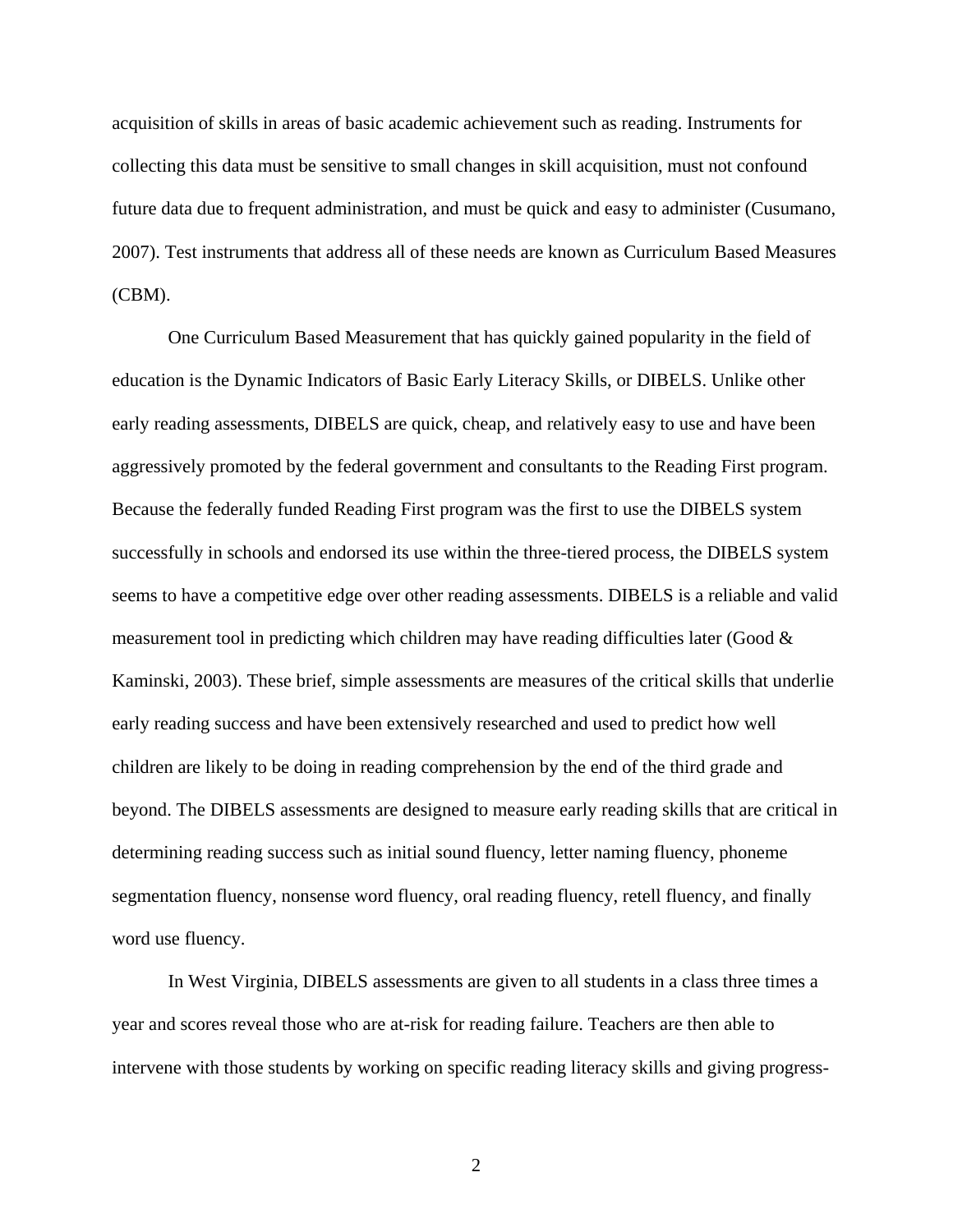monitoring assessments to help these children overcome their reading deficits. DIBELS scores are used to help predict the scores on reading achievement tests given at the end of the school year as well as for grouping students in the classroom based on specific learning needs (Good & Kaminski, 2003). These scores are very sensitive to instruction and can be measured over short time periods (Good & Kaminski, 2003). Because these assessments have been used extensively in predicting students' reading success and failure and for grouping students for learning, it is critical for the scoring systems of DIBELS to be valid and reliable.

#### *Effectiveness of Curriculum Based Measurement*

 Teachers and school psychologists are utilizing an increasingly popular form of alternative assessment, known as Curriculum-Based Measurement (CBM), to monitor student progress in the classroom (Stecker, Fuchs & Fuchs, 2005). In the mid-to-late 1970s during the time of the original passage and implementation of IDEA, Stan Deno and colleagues at the Institute for Research on Learning Disabilities (IRLD) at the University of Minnesota wanted to develop a simple and efficient, but technically sound instrument that could be used to help special educators track the growth of their students' basic skills. When first developing the CBM, their purpose was to assist special educators in using progress-monitoring data to make meaningful decisions about student progress and to improve the quality of instructional practices (Stecker, Fuchs & Fuchs, 2005). The past two decades of research reveals that CBM are used in a variety of ways from screening and identifying students in need of special education to monitoring progress and planning instruction in the general education classroom (Stecker, Fuchs & Fuchs, 2005). Keeping the original intent of CBM in mind, the hope was for teachers to be able to respond quickly to students' poor patterns of performance and change instruction in order to enhance student achievement.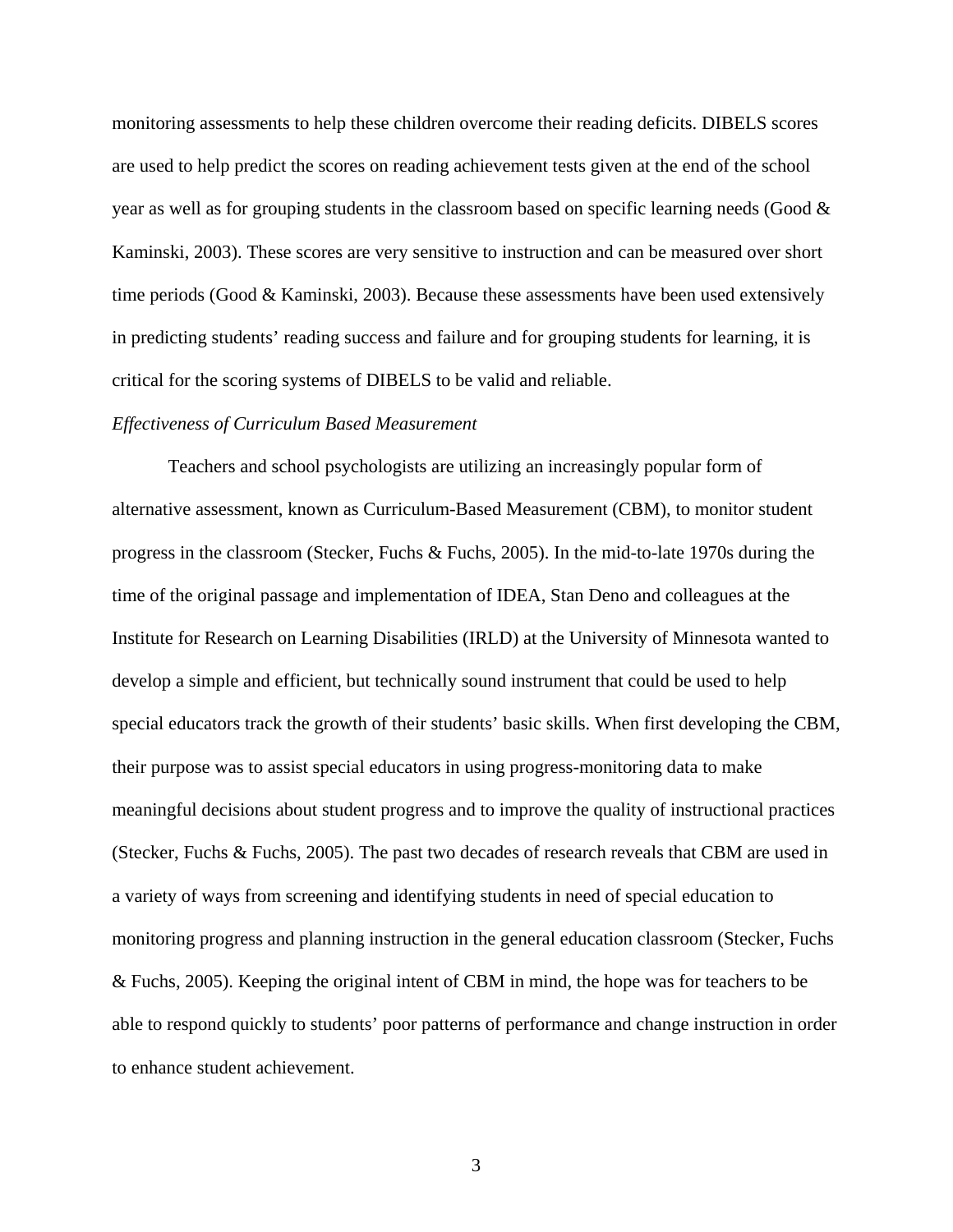Stecker, Fuchs and Fuchs (2005) reviewed studies and examined the efficacy of CBM as an assessment methodology for enhancing student achievement. They looked at studies where teachers used CBM to monitor student progress and make instructional decisions in the areas of math and reading. They were able to draw several conclusions from their investigations. First, teachers had an effect on student achievement when they used progress monitoring data to modify their instruction; however, frequent progresses monitoring alone without the use of instructional modification appeared to have no effect on improving student achievement. Second, teachers appeared to be more responsive to student needs when they used data-based decision rules to interpret graphed CBM data. Third, computer applications helped teachers utilize the decision rules and incorporated a goal-raising feature that also stimulated student growth. Overall, the use of computer applications led to teacher satisfaction of the CBM procedures. In the general education environment, teachers who used their own methods for progress monitoring and instruction did not have as great of an effect on academic growth across students of varying academic histories compared to the teachers who used class wide CBM data and recommendations for instructional planning, which incorporated the implementation of PALS, or Peer-Assisted Learning Strategies. (Stecker, Fuchs & Fuchs, 2005).

 In 2004, Madelaine and Wheldall reviewed a large body of research published within the last ten years on CBM of reading, in particular, on the technical characteristics of the oral reading fluency measure. Included in this review was Marston's (1989) research, where ORF emerged as the most valid indicator of overall reading performance. Other studies repeatedly showed that ORF was also a valid measure of reading comprehension (Deno, Mirkin & Chiang, 1982; Fuchs, Fuchs, & Maxwell, 1988; Jenkins & Jewell, 1993). The use of a maze task emerged as the main alternative to ORF (Fuchs & Fuchs, 1992). The maze task requires students to read a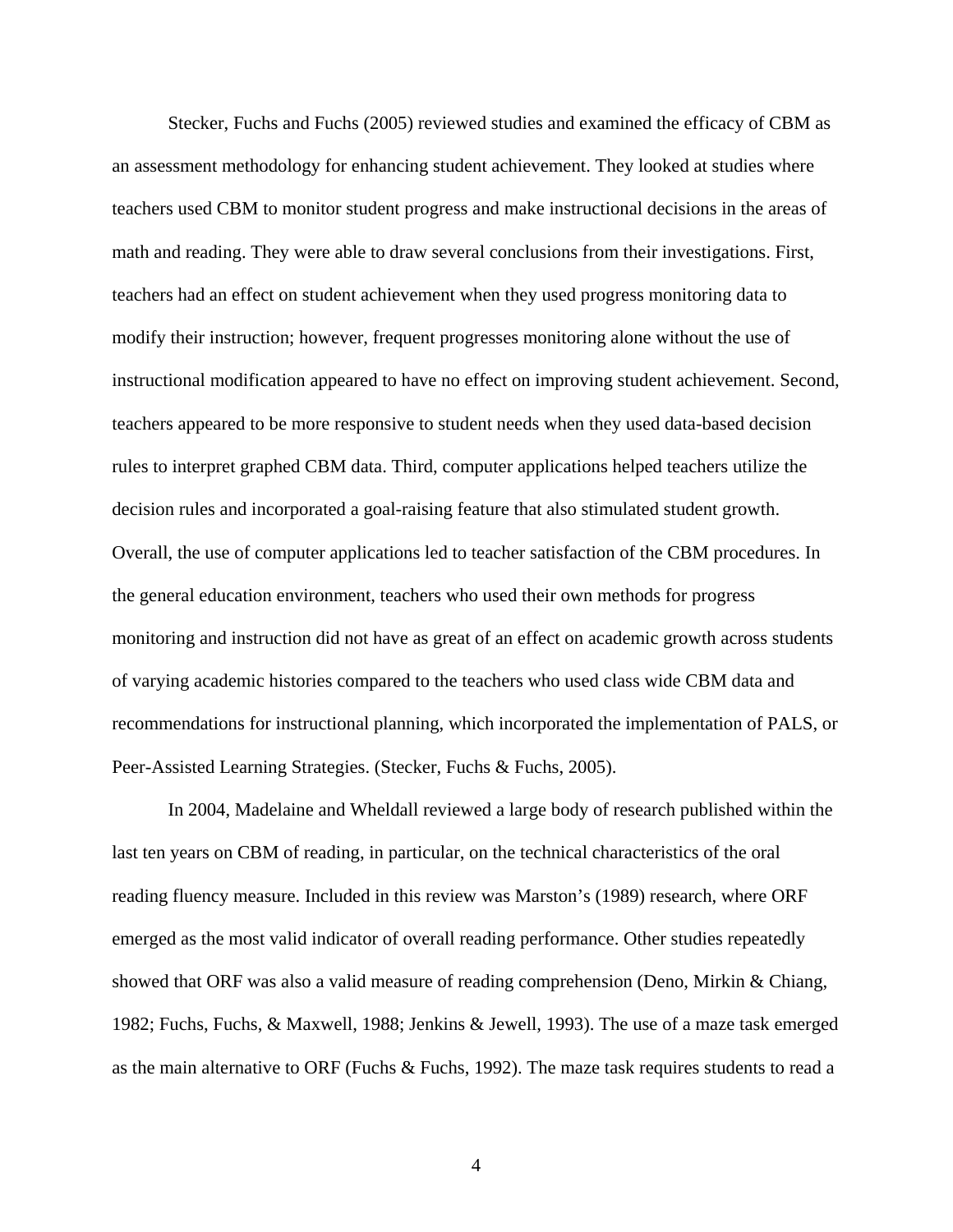passage in which every nth word is deleted. When students come to a deleted word, they must choose an answer from a multiple choice item, which contains the correct word and two distracters. It was reported that the main advantage of using the maze task over ORF is that the maze task does not require the teacher or other professional to administer the test to students individually. The maze task can be administered by a computer or to groups of students and is therefore less time consuming than a typical test of ORF (Fuchs, 1992, 1998). Although the maze task has these advantages, the research consistently reveals that ORF is a more reliable and valid indicator of reading performance than a maze (Faykus & McCurdy, 1998).

 An overview of CBM by Cusumano (2007) reviewed the research on the DIBELS measures as an assessment of early literacy. Strong psychometric properties were documented for all of the DIBELS subtests, including the Nonsense Word Fluency and Oral Reading Fluency subtests which were utilized in the present study. The AIMSweb Maze task was another example of CBM discussed in the review. The AIMSweb Maze assessment monitors reading comprehension and researchers have provided documentation of its validity, reliability, and sensitivity for monitoring student growth (Shin, Deno, & Espin, 2000).

#### *Dynamic Indicators of Basic Early Literacy Skills (DIBELS)*

The development of DIBELS was based upon the measurement procedures used for Curriculum-Based Measurement (CBM) by Deno and colleagues through the Institute for Research on Learning Disabilities at the University of Minnesota in the 1970s-80s (e.g., Deno, 1985; Deno & Fuchs, 1987; Deno & Mirkin, 1977; Shinn, 1989). DIBELS are similar to CBM in that they were developed to be economical and efficient indicators of a student's progress toward achieving a general outcome. Initially, DIBELS materials were developed to be linked to the local curriculum like other CBM (Kaminski & Good, 1996). Current DIBELS measures are

 $5\overline{ }$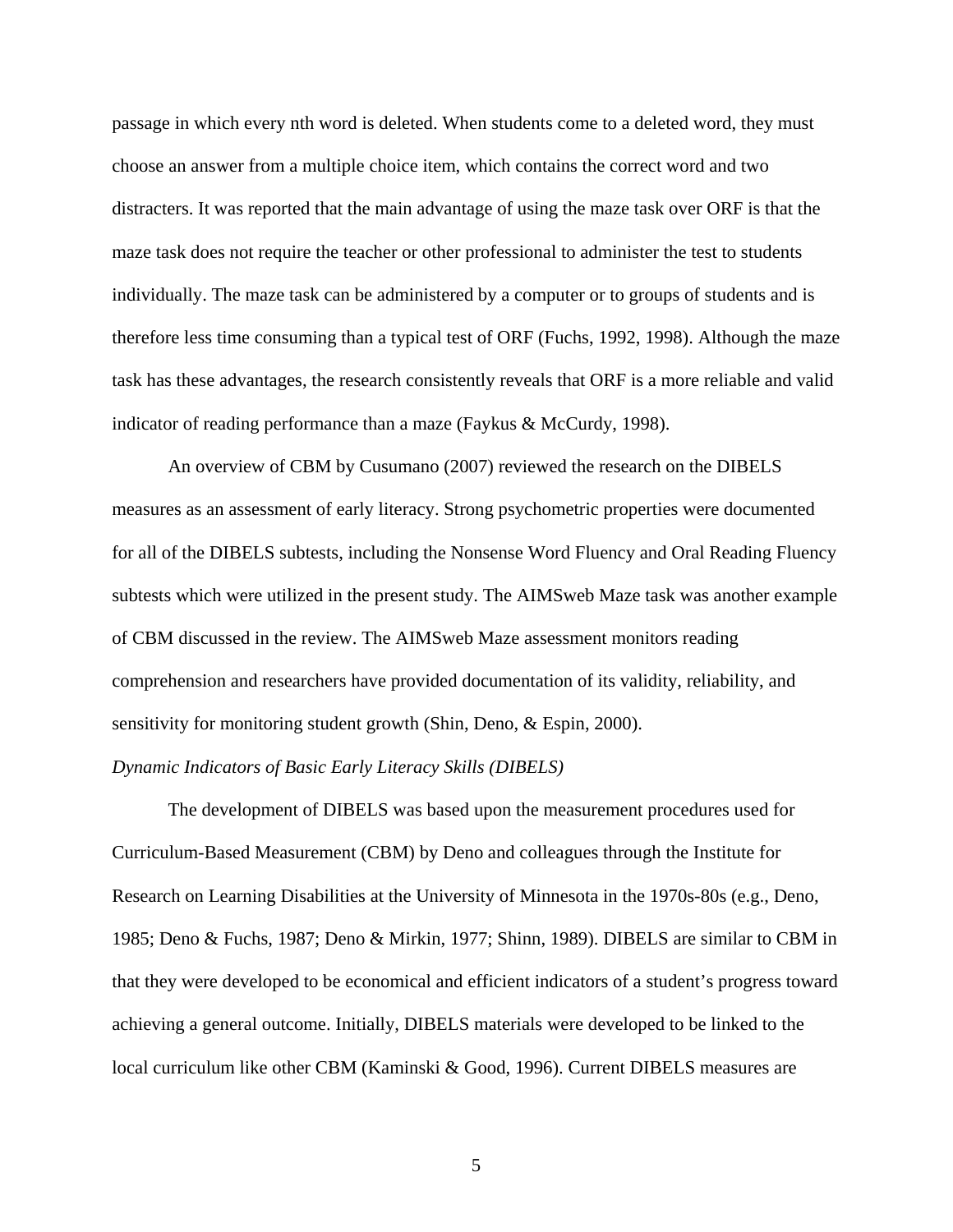generic and do not base their content on any specific school's curriculum. General Outcome Measurement (GOM) is the term being used to describe the generic CBM methodology (Fuchs & Deno, 1994).

 General Outcome Measures (GOMs) like DIBELS are different from other commonly used formative assessment approaches. When assessing a child's progress in the curriculum, the most common formative assessment approach that teachers use is called mastery measurement. One example of mastery measurement is a test given at the end of a unit. Teachers teach certain skills and then test to see if the students master these skills. They continue to teach the next skills in the sequence and test for mastery of those skills. As they move from test to test, both the type and difficulty of the skills assessed change; therefore scores from different times in the school year cannot be compared. Mastery-based formative assessment such as end of unit tests addresses whether the student has learned the content taught while GOMs like DIBELS are designed to see if students are learning and making progress towards a goal (Kaminski, Cummings, Powell-Smith & Good, 2008).

#### *Reliability*

 Good, Kaminski, Simmons, and Kame'enui (2001) reviewed the use of DIBELS and Curriculum-Based Measurement Reading within an outcomes-driven model. This model was prevention-oriented and designed to detect those students at-risk for reading problems early in an effort to help them achieve successful reading outcomes by the end of the third grade. The model included a conceptual foundation of crucial early literacy skills for assessment and instruction which was based on empirically sound outcomes for each early literacy skill. This model was created using reliable and valid measures of the DIBELS assessment tool to document growth toward reading outcomes. It took data generated from these measures and provided a set of steps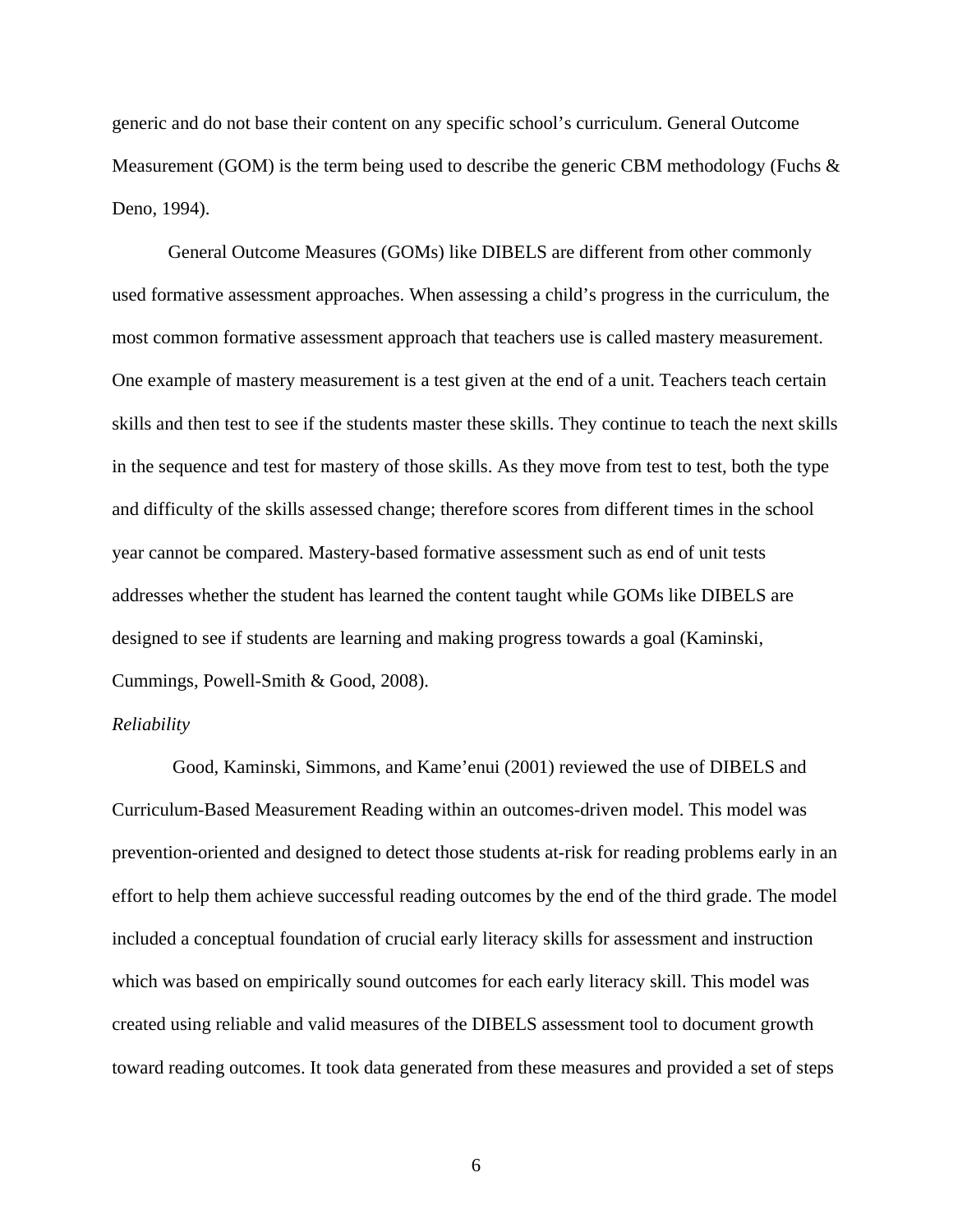for developing a curriculum at the individual and systems level. Some of the data used to develop the curriculum included the following: Onset Recognition Fluency measure had an alternate-form reliability of 0.72, the Phoneme Segmentation Measure had a 2-week alternateform reliability of .88, the one-month alternate-form reliability of Nonsense Word Fluency was .83, and Letter Naming Fluency had a one-month alternate-form reliability of .88. The big ideas in beginning reading including phonemic awareness, alphabetic principle, accuracy and fluency with connected text, and high stakes reading outcomes were thoroughly described and steps for following the model were given using illustrations to guide the reader. This study utilized the paper and pencil scoring method to obtain data for the DIBELS measures.

#### *Validity*

A study examining the concurrent validity and diagnostic accuracy of the DIBELS assessment with the Comprehensive Test of Phonological Processing (CTOPP) was carried out by Hintze, Ryan, and Stoner (2003). The CTOPP is an assessment of phonological awareness, phonological memory and rapid memory. This study included 86 kindergarten students from a midsized city in Northwestern Massachusetts. Six graduate students were trained to collect data from both the DIBELS and CTOPP tests. Data was collected using the paper and pencil scoring method. Correlation coefficients were obtained for the DIBELS measures and subtest scores and also for the CTOPP scores. After examining the coefficients, DIBELS measures were shown to be strongly correlated with most of the subtests and composite scores of the CTOPP. The subtests of the CTOPP that measured phonological awareness and memory included Elision, Blending Words, Sound Matching and Nonsense Word Repetition and these were most strongly correlated with DIBELS subtests of Initial Sound Fluency (ISF),  $r = .52, .51, .51,$  and .44, respectively and Phonemic Segmentation Fluency (PSF),  $r = .47, .63., .25,$  and .33 respectively.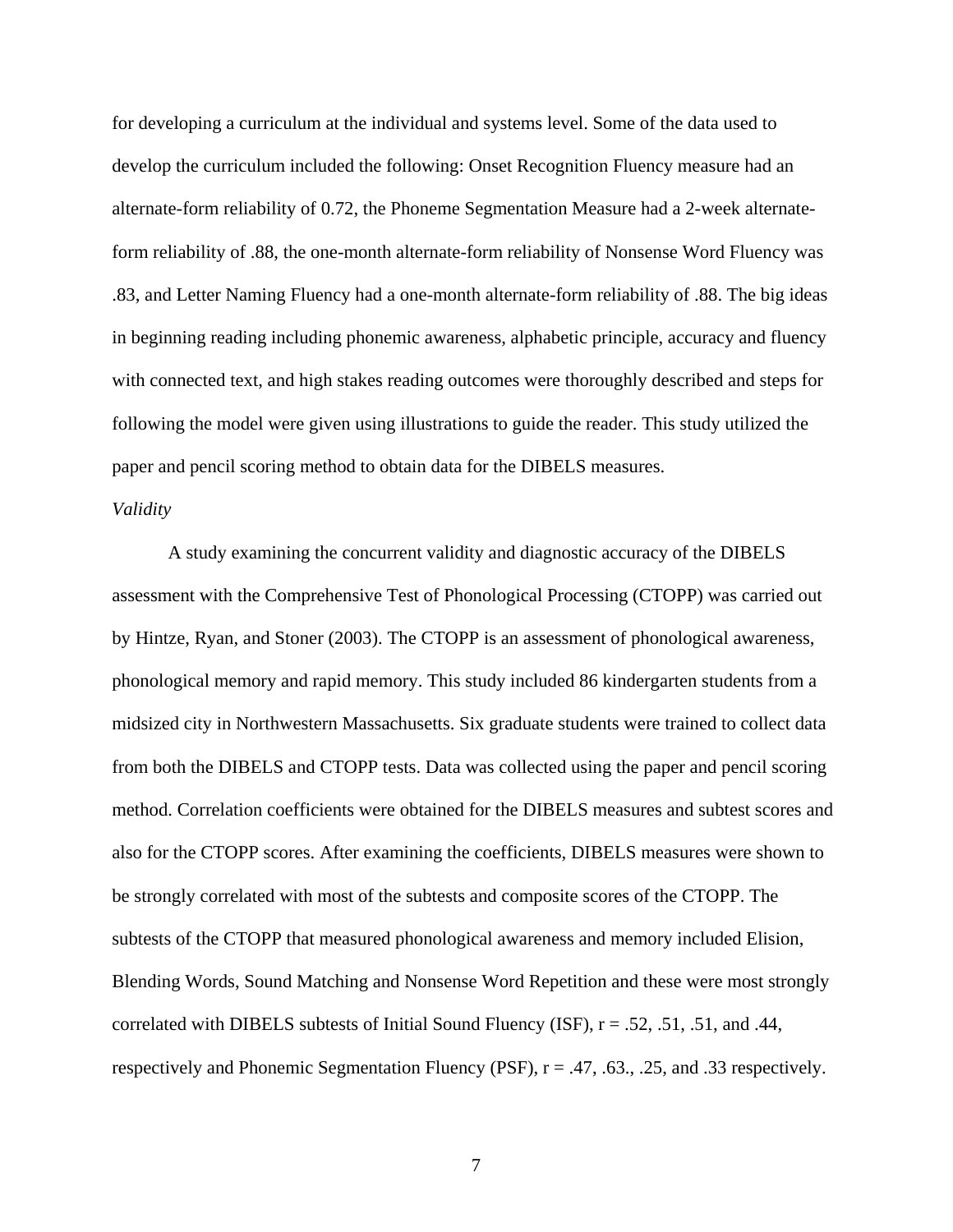The Letter Naming Fluency (LNF) subtest of DIBELS correlated strongly with subtest and composite scores of the CTOPP that represented phonemic awareness  $(r = .45, .38, .53,$  and .44) and memory, as well as rapid naming abilities  $(r = .59, .59, .43, .53, .52,$  and  $.58)$ .

In order to look at the diagnostic accuracy of DIBELS, studies were carried out using DIBELS as the predictor variables and the CTOPP as the criterion measure. The author's use of cut-scores resulted in extremely high levels of sensitivity and low levels of specificity for both the ISF and PSF tasks of DIBELS. This meant that the students tested with these two DIBELS measures were correctly classified according to their CTOPP composite scores. For example, the ISF task of the DIBELS is quite sensitive to both the Phonological Memory Composite (PMCom) and the Phonological Awareness Composite (PACom) scores of the CTOPP (1.00 and 0.91, respectively). However, the specificity of the ISF task appears to be low (.39 and .36 for PACom and PMCom, respectively). In conclusion, the moderate to strong correlations found between these two instruments provide evidence that they are measuring a similar construct and can both be used for assessing a child's skills in phonological awareness.

#### *Statement of the Problem*

 Currently, there are two widely used systems for scoring the DIBELS assessments. The first system utilizes a paper and pencil approach, using published scoring materials and recording the scores by hand. The second system is electronic and utilizes a handheld palm-pilot, which makes the correct calculations and stores the data in a computer system for future reference. Are the newly developed computerized scoring programs resulting in the same scores as the paper and pencil scoring system?

 The purpose of this study was to determine whether or not the electronically scored DIBELS produces the same scores as the hand-scored DIBELS. Such results are important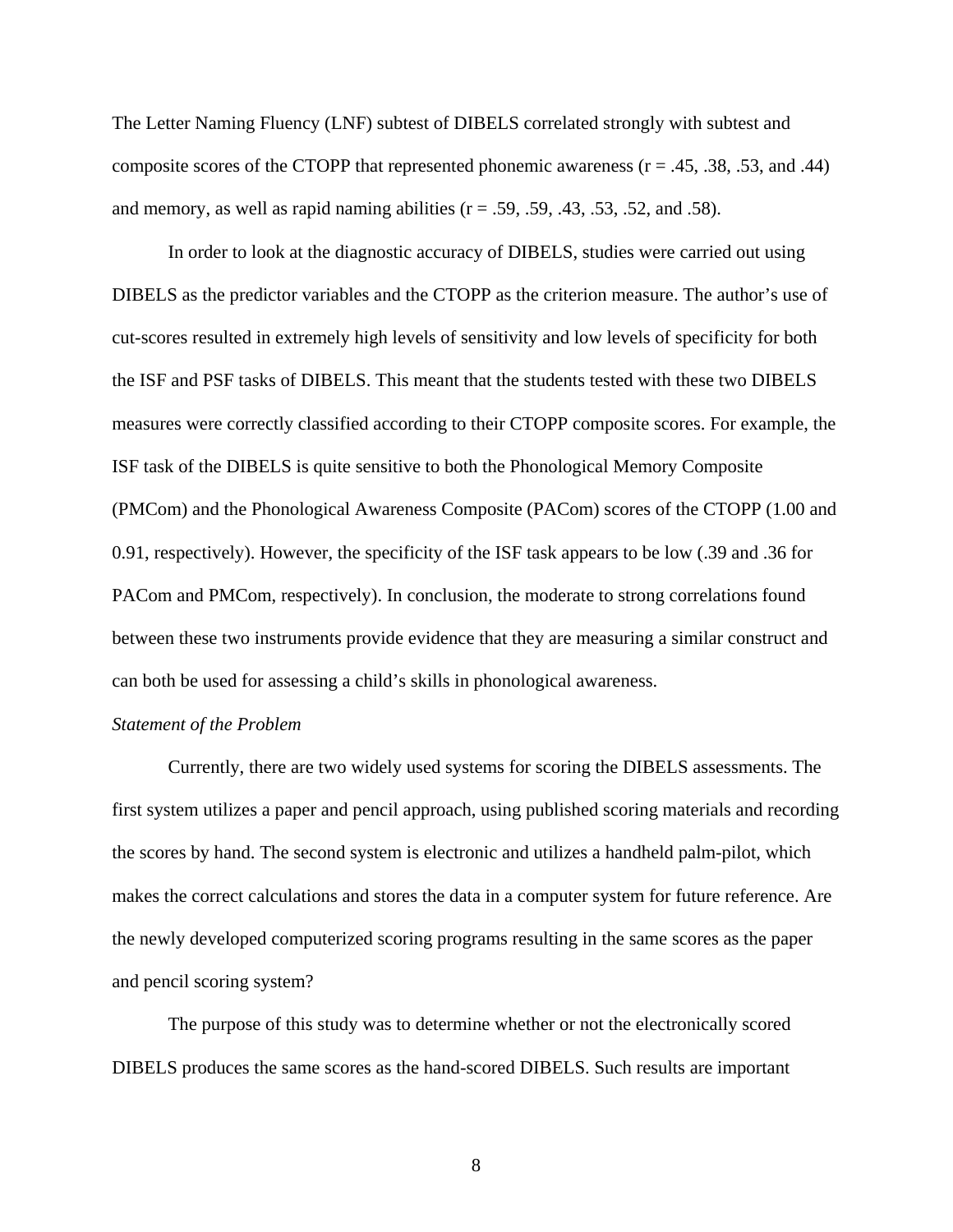because currently there are no studies concerning whether these recently developed computerized scoring programs are producing the same results as the paper and pencil scoring system by which the DIBELS assessments were normed. The Wireless Generation Company, namely Mobile Classroom Assessment or MCLASS, who is producing and selling the computerized scoring systems to schools, are claiming that the scores provided by their computerized instruments are the same as the scores obtained from the pencil and paper scoring procedure. However, there is no research to support their claim.

#### *Statement of Hypothesis*

It is hypothesized that when a sample of first grade students are given the Oral Reading Fluency (ORF) and Nonsense Word Fluency (NWF) benchmark assessments of the Dynamic Indicators of Basic Early Literacy Skills (DIBELS) scored by a computerized palm-pilot and then by the hand scoring system, the electronically scored DIBELS will yield significantly different scores than the hand-scored DIBELS. The null hypothesis is that there will be no significant difference in scores between the hand-scored DIBELS and the electronically scored DIBELS.

#### *Definition of Terms*

The following terms important to this study are defined:

1) The Dynamic Indicators of Basic Early Literacy Skills (DIBELS) are reading assessment tools used to measure early reading skills in children. Research has revealed that these assessments predict reading comprehension abilities of children up to the end of the third grade and beyond. 2) DIBELS Oral Reading Fluency (ORF) is a standardized, individually administered test of accuracy and fluency with connected text.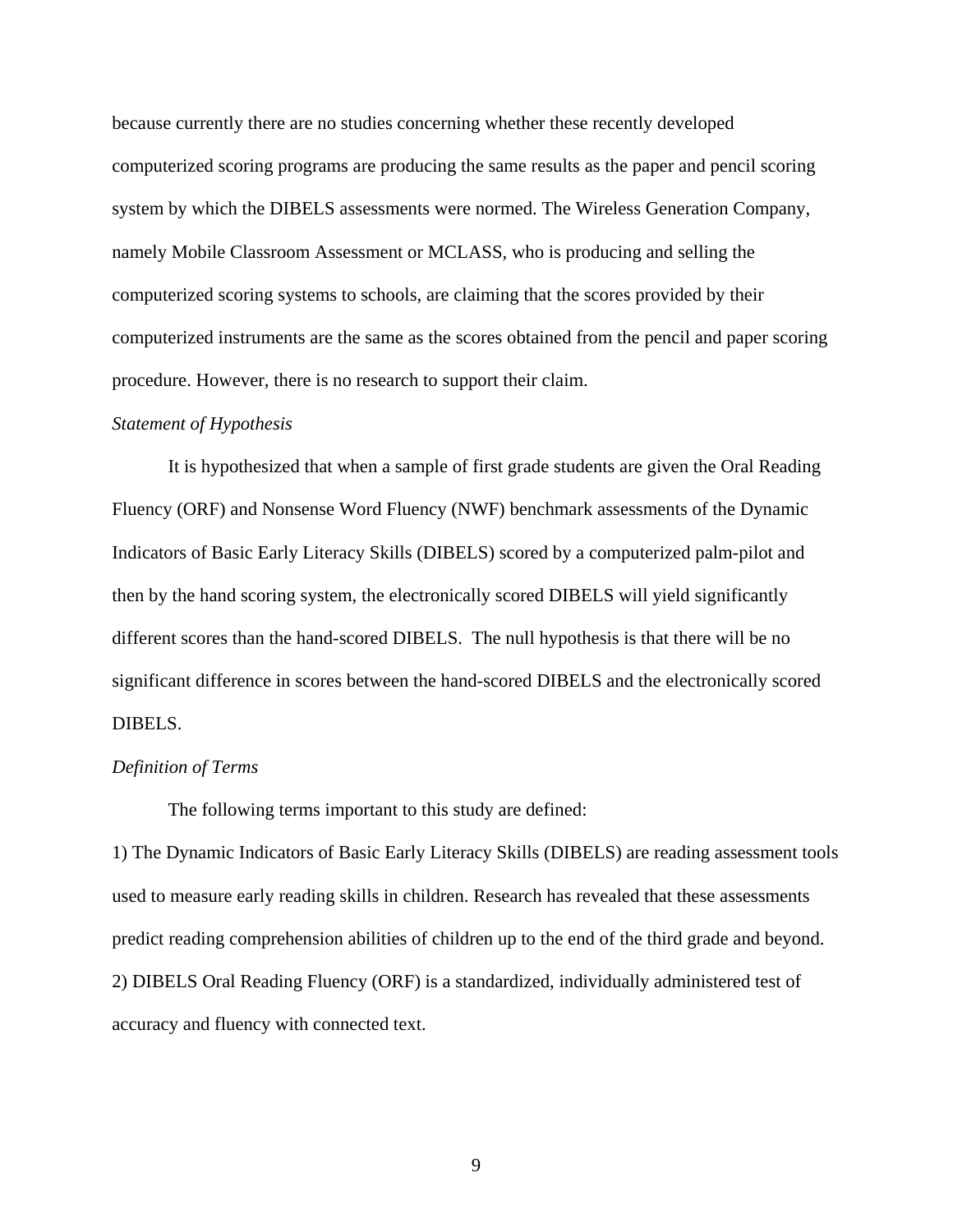3) DIBELS Nonsense Word Fluency (NWF) is a standardized, individually administered test of the alphabetic principle, including letter-sound correspondence and the ability to blend letters into words in which letters represent their most common sounds.

3) Electronically scored DIBELS means that the assessment is scored by a small computerized handheld device, or palm-pilot, where the teacher enters data from the assessment and the computer system produces the score.

4) Hand-scored DIBELS means that the assessment will be scored using a pencil and paper approach. All of the calculations will be done by hand to produce the score.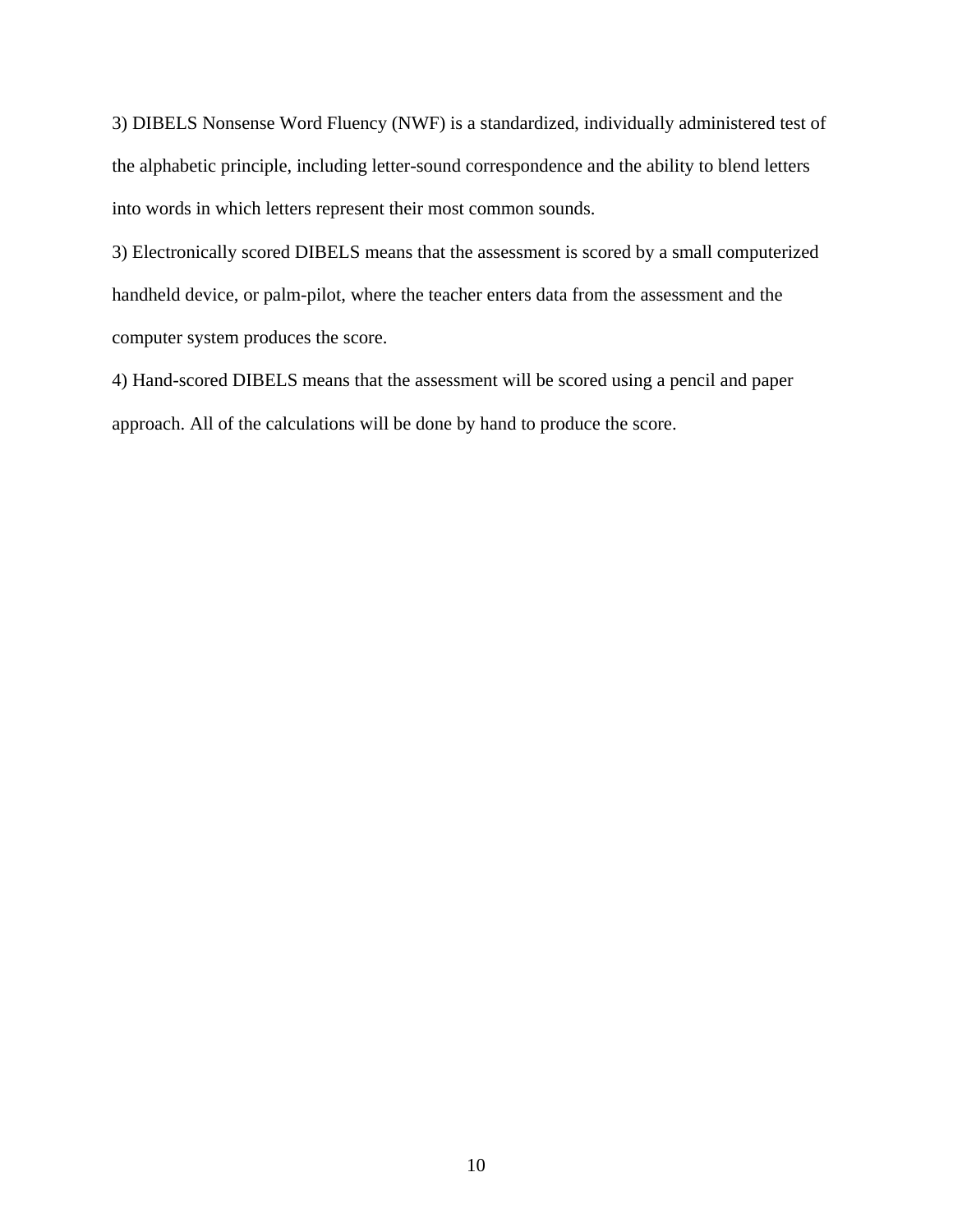#### CHAPTER II

#### **METHOD**

#### *Research Design*

 The research design for the current study was quasi-experimental due to sampling procedures. The sample for this study was considered a sample of convenience as the participants were not chosen at random and came from only one school district. The scoring method was the independent variable with factors being the pencil and paper method and the palm-pilot method. The dependent variable was the resulting scores obtained from each method. Data collected from the study showed whether or not there was a difference among the scoring methods.

#### *Participants*

All students (ages 6-7 years) in the first grade, were administered the DIBELS winter benchmark assessments in Oral Reading Fluency (ORF) and Nonsense Word Fluency (NWF). They were selected from a school (North Elementary) within the Monongalia County School System in Morgantown, West Virginia. Students came from low to high socioeconomic backgrounds. Consent of the school system and the building principal was obtained in order to use the winter benchmark DIBELS ORF and NWF data and to administer and score additional ORF and NWF assessments by the paper and pencil scoring method. No parental permission was needed as this study was only interested in the numbers produced by the different scoring methods. Names of students were not included in the study. Four first grade classrooms were included in the study. Classrooms contained approximately 20 to 25 students each. Eighty-two first grade students were included in this study. Due to only one school being used in this study, the sample was not fully representative of the general population. North Elementary School's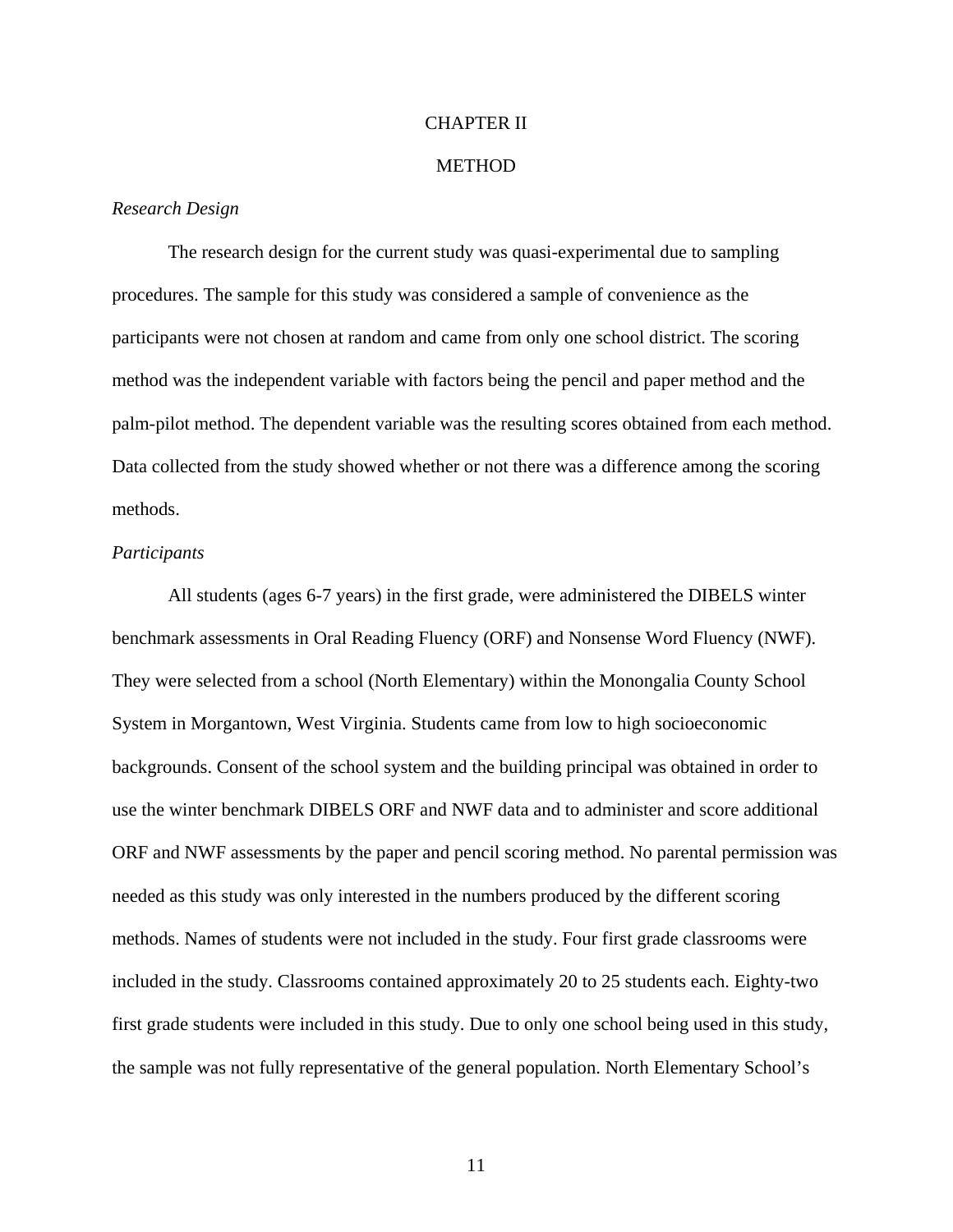population consists of a large number of international students. Out of 674 students, 156 speak 39 different languages and are from over 40 countries. Approximately 25% of the population consists of children who speak English as a second language. Out of 674 students, 72.5% are White/Non-Hispanic, 10.5% are Black/Non-Hispanic, 3.3% are Hispanic, 0.9% are Native Americans/Alaskan Natives, and 12.8% are Asian/Pacific Islanders. At North, the demographics are slightly skewed as there are more students at the school with highly educated parents compared to the average student populations in other county schools. The percentage of students receiving free or reduced lunch at North is 28%.

#### *Instruments*

Data was collected using a published instrument called the Dynamic Indicators of Basic Early Literacy Skills (DIBELS). DIBELS are a set of standardized, individually administered measures of early literacy development. They are designed to be short (one minute) fluency measures used to regularly monitor the development of pre-reading and early reading skills. Results can be used to evaluate individual student development as well as provide grade level feedback toward validated instructional objectives.

A series of studies have investigated the reliability, predictive validity, concurrent validity, construct validity, and item sensitivity of DIBELS. According to a study by Good, Gruba, and Kaminski (2001) alternate-form reliability for DIBELS ranged from .65 to .93 while the reliability of onset recognition fluency was a low .65. Concurrent criterion-related validity of DIBELS measures with other standardized measures of early literacy skills ranged from .36 for the onset recognition fluency to .81 for the letter naming fluency. Looking at outcomes 1 year later, the predictive validity correlations ranged from .36 to .82 and it was reported that all measures showed sensitivity to growth over time. The benchmark assessments of DIBELS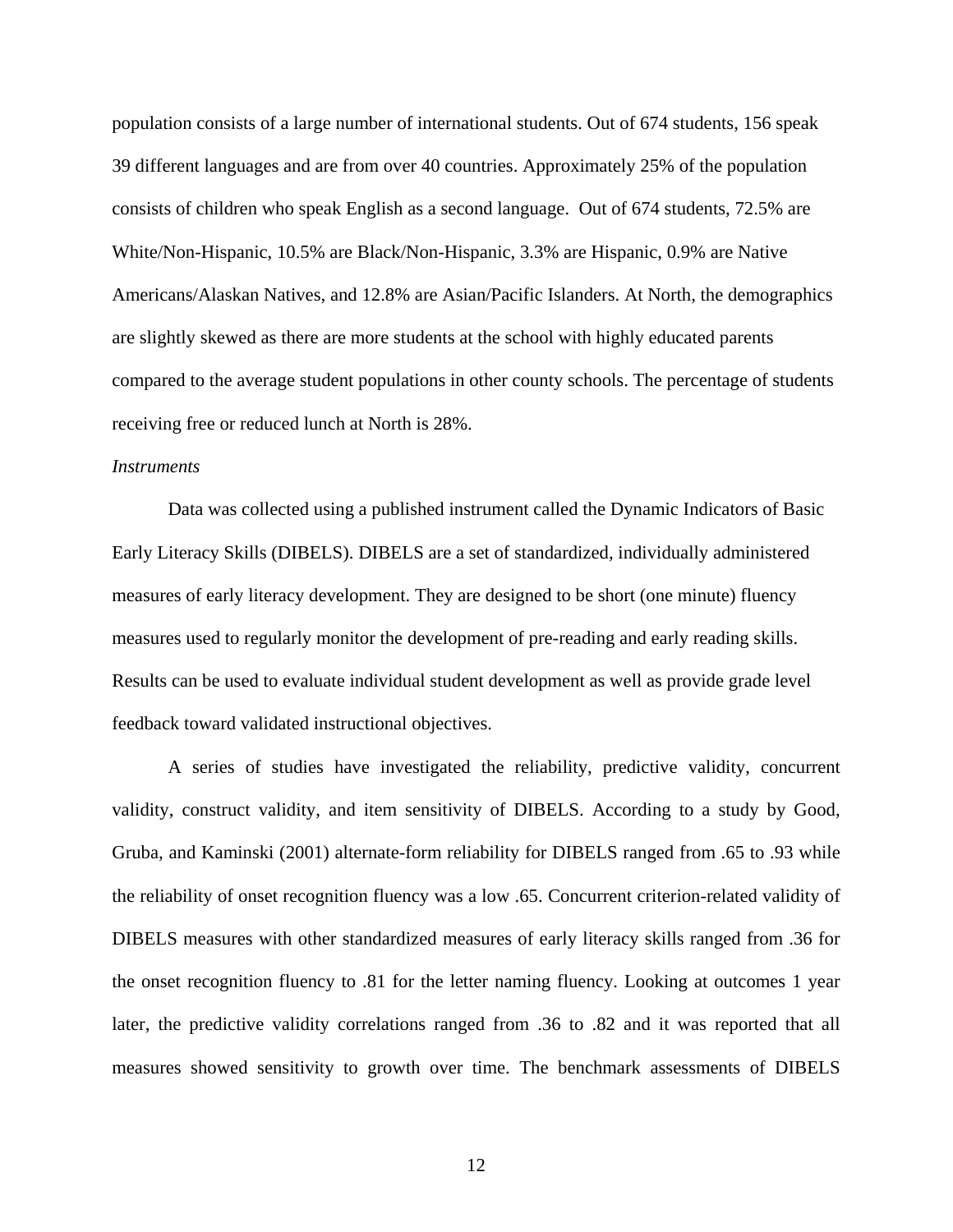include *Initial Sound Fluency or Onset Recognition Fluency* (Kindergarten), *Letter Naming Fluency* (Kindergarten to Grade 1), *Phoneme Segmentation Fluency* (Mid-Kindergarten to End Grade 1), *Nonsense Word Fluency* (Mid-Kindergarten through Beginning Grade 2), and *Oral Reading Fluency* (Mid-Grade 1 to Grade 6). Oral Reading Fluency and Nonsense Word Fluency were the only two assessments administered in this study. These measures provided numerical test scores.

The DIBELS Oral Reading Fluency (ORF) is a standardized, individually administered test of accuracy and fluency with connected text. It is intended for most children from mid first grade through third grade. Student performance is measured by having students read a passage aloud for one minute. Words omitted, substituted, and hesitations of more than three seconds are scored as errors. Words self-corrected within three seconds are scored as accurate. The number of correct words per minute from the passage is the oral reading fluency rate.

The ORF measure was chosen because it is the most researched measure of the seven DIBELS assessments. Also, ORF is currently the only measure being used in the upper grades (3-6). A number of studies on oral reading fluency have confirmed the technical adequacy of CBM Reading procedures in general (Good & Jefferson, 1998; Tindal, Marston, & Deno, 1983). Measures of oral reading fluency have been found to be indicators of future reading achievement (Shinn, 1997). A large body of research has validated CBM ORF measures as an excellent overall measure of reading achievement (Marston, 1989; Shinn, 1989; 1998). Further information regarding the reliability and validity of ORF can be found at

#### http://dibels.uoregon.edu.

The DIBELS Nonsense Word Fluency (NWF) measure was also chosen for this study, although there is not as much research on NWF compared to the other DIBELS measures. The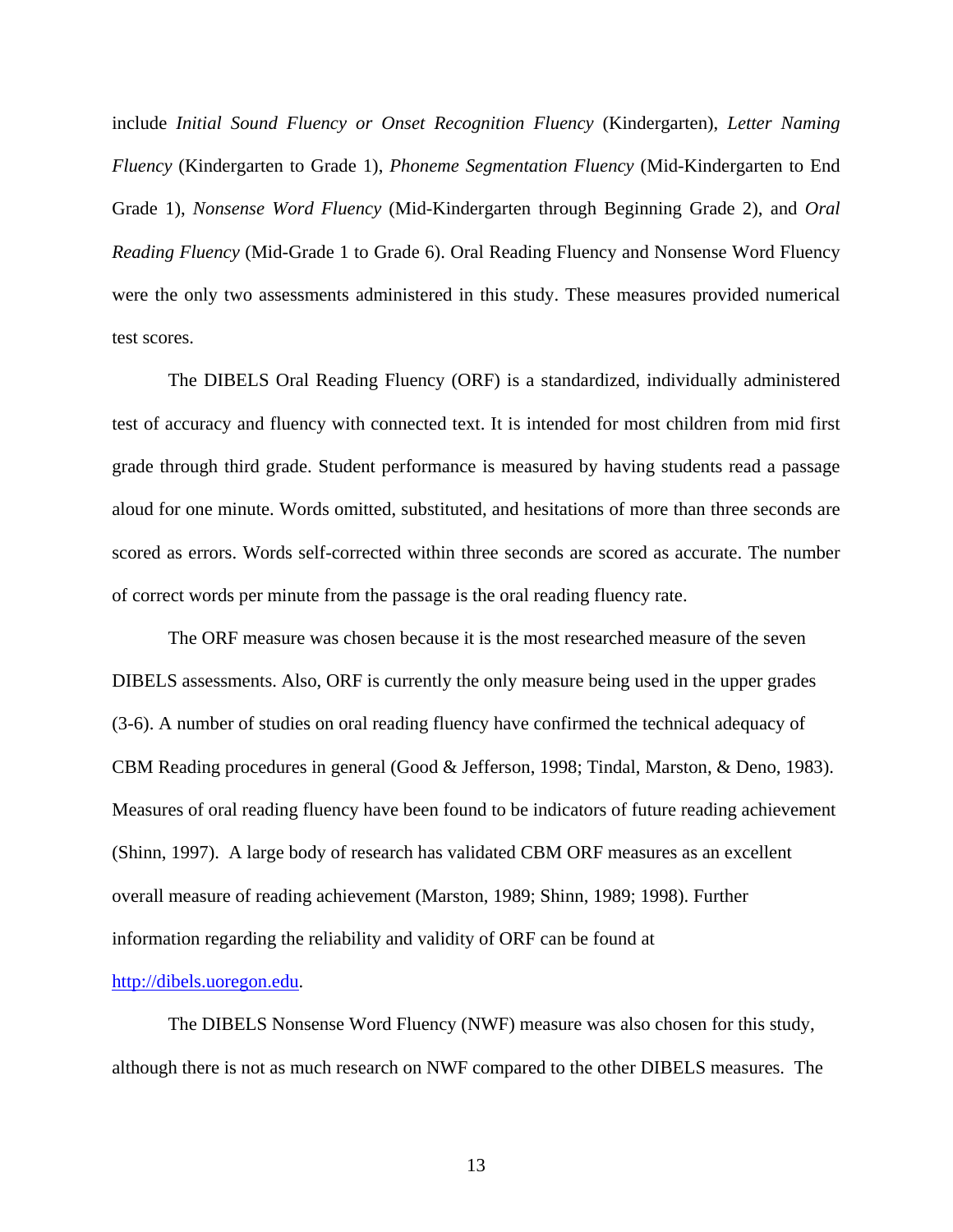NWF measure is a standardized, individually administered test of the alphabetic principle including letter-sound correspondence in which letters represent their most common sounds and of the ability to blend letters into words in which letters represent their most common sounds (Kaminski & Good, 1996). It is intended for most children from mid Kindergarten through the beginning of second grade. Students read a sheet of paper with randomly ordered vowelconsonant and consonant-vowel-consonant nonsense words (e.g., sig, rav, ov) and are asked to verbally produce the individual letter sound of each letter or verbally produce, or read, the whole nonsense word. In January of first grade, the NWF has a one-month alternate-form reliability of .83 (Good, Kaminski, Shinn, Bratten, Shinn, Laimon, Smith, & Flindt, 2004). The DIBELS NWF also has concurrent criterion-validity with the Woodcock-Johnson Psycho-Educational Battery-Revised Readiness Cluster with a score of .36 in January and .59 in February of first grade (Good et al., 2004).

#### *Procedure*

 Permission and approval to conduct the study was granted by the Marshall University Graduate College Institutional Review Board (IRB) prior to beginning the study. Once permission was granted by the IRB, a letter requesting permission to collect the DIBELS data at North Elementary School during school hours was signed by the building principal. Data was collected during the first and second weeks of February, 2009. A reading specialist at North Elementary School and the first grade teachers collected benchmark data using the computerized palm-pilots with first grade students only. The day after collecting benchmark data using the palm-pilots, the researcher began collecting additional data using the paper and pencil scoring method. The paper and pencil data collection was completed prior to any student receiving Tier II or Tier III reading intervention. The researcher downloaded the DIBELS ORF and NWF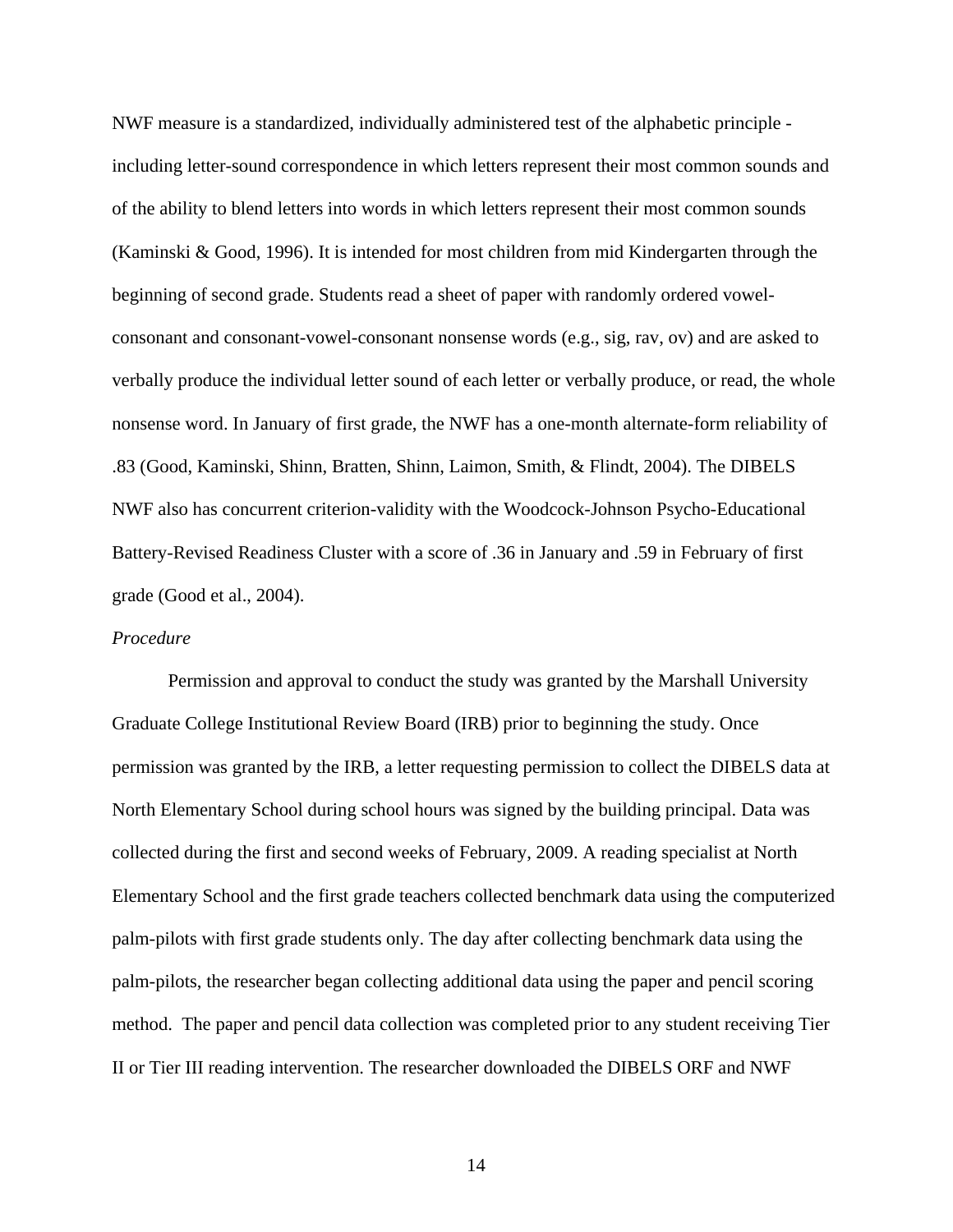Progress Monitoring First Grade Administration and Scoring Booklets provided by the official DIBELS website in order to administer and score the measures using the paper and pencil method. The researcher used the ORF Progress Monitoring Stories six, nine, and twelve in order to obtain a median ORF score and the NWF Progress Monitoring form ten in order to obtain a numerical test score to compare to the computerized scoring method. Statistical analyses were conducted following the data collection.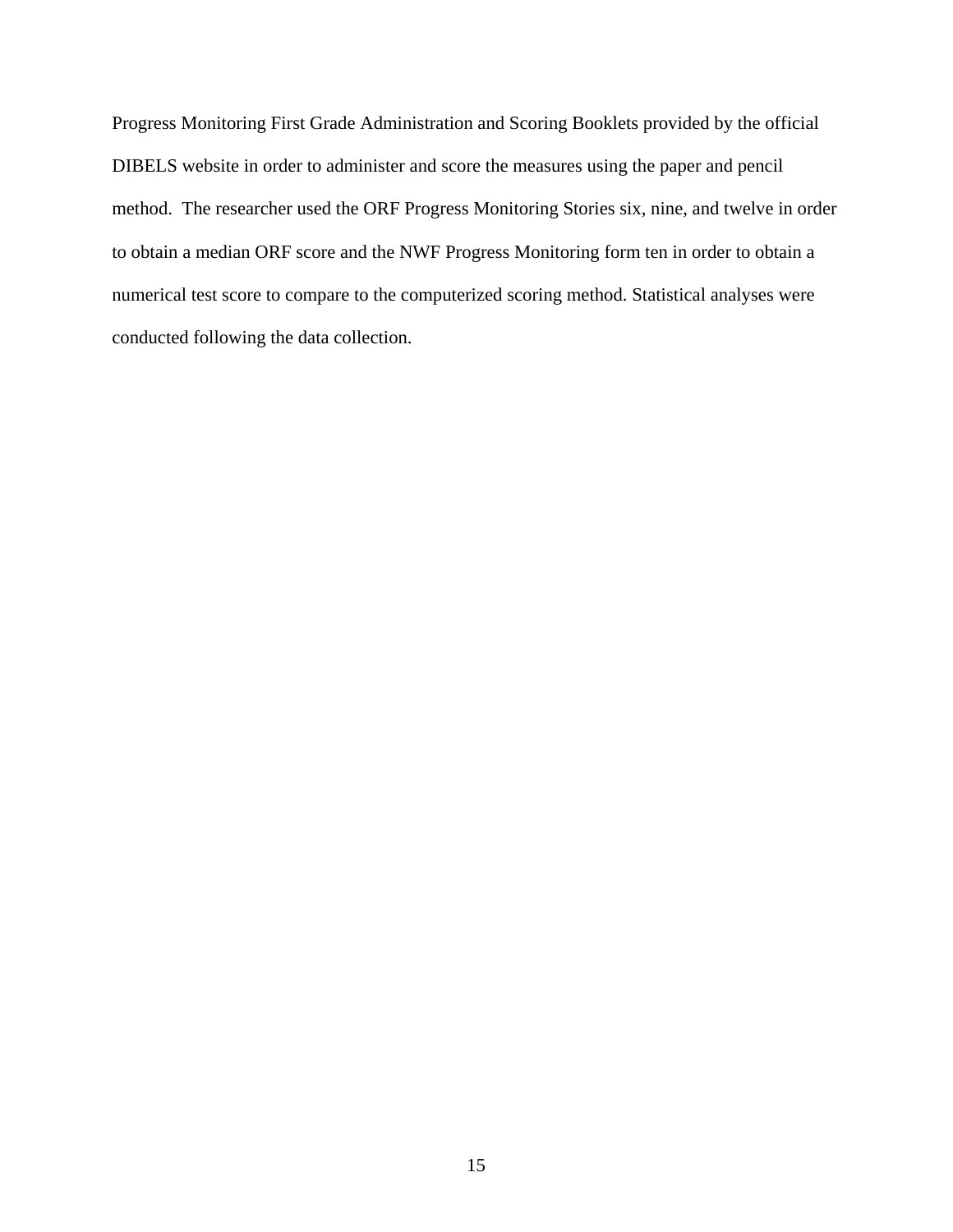#### CHAPTER III

#### RESULTS

#### *Data Analysis*

The purpose of this study was to determine whether or not the electronically scored DIBELS produces the same scores as the hand-scored DIBELS. Interval data, represented by numerical test scores from the DIBELS assessments was collected and the t-test for independent samples statistical method was used to analyze this data. The resulting means of the two scoring methods were compared. The 2007 Microsoft Excel Program software was utilized in the data analysis procedures.

The research hypotheses included: 1) When a sample of first grade students are given the Oral Reading Fluency (ORF) benchmark assessment of the Dynamic Indicators of Basic Early Literacy Skills (DIBELS) scored by a computerized palm-pilot and then by the hand scoring system, the electronically scored DIBELS will yield significantly different scores than the handscored DIBELS; and 2) When a sample of first grade students are given the Nonsense Word Fluency (NWF) benchmark assessment of the Dynamic Indicators of Basic Early Literacy Skills (DIBELS) scored by a computerized palm-pilot and then by the hand scoring system, the electronically scored DIBELS will yield significantly different scores than the hand-scored DIBELS.

As shown in Table 1 below, there was not a statistically significant difference between the ORF assessment scored by the palm-pilot and the ORF assessment scored by the paper and pencil method. Also, there was not a statistically significant difference between the NWF assessment scored by the palm-pilot and the NWF assessment scored by the paper and pencil method.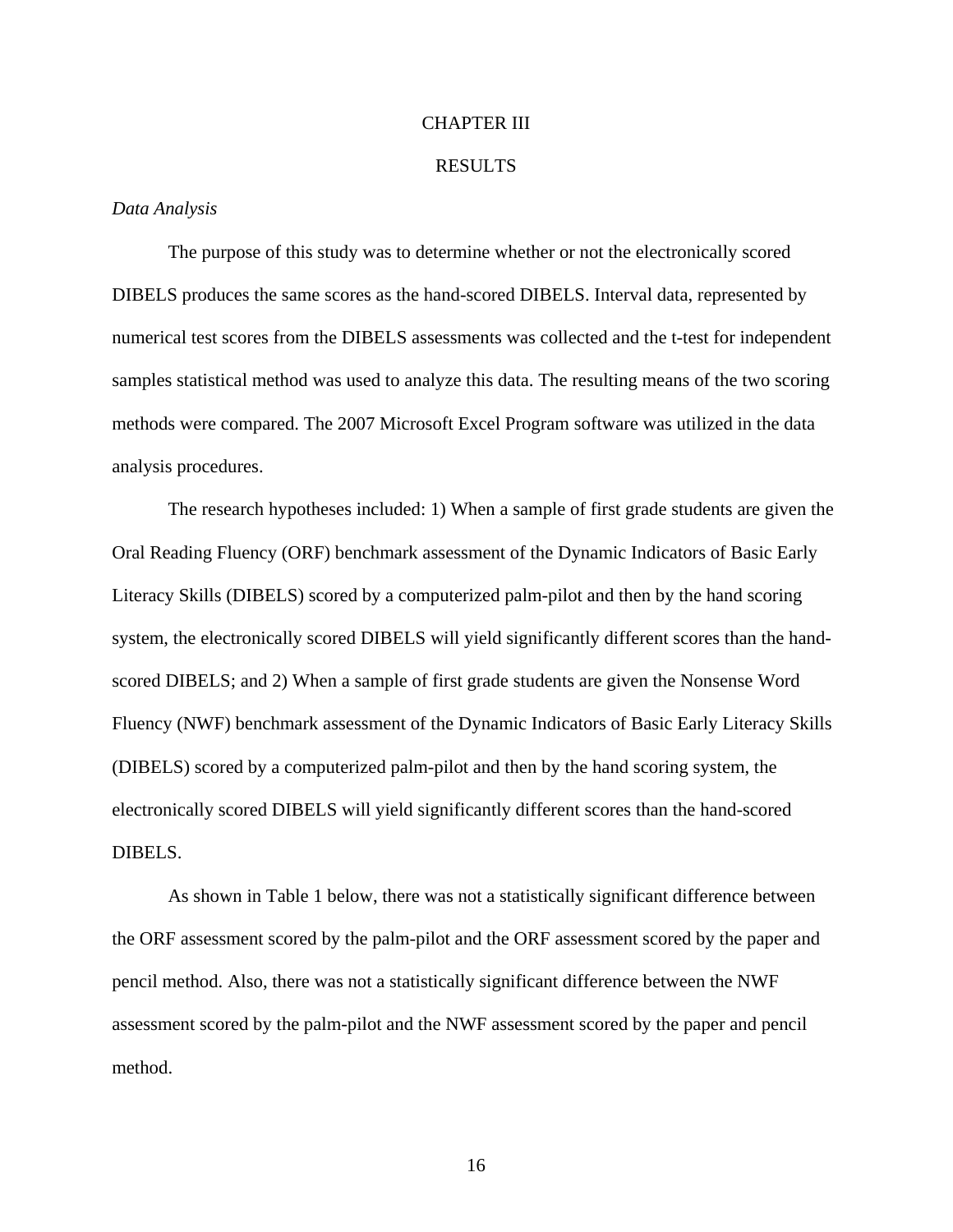### Table 1

## *Comparison of Scoring Systems*

| <b>Type of</b><br>assessment   | <b>Mean of</b><br>palm-pilot | <b>Mean of</b><br>paper/pencil | t-test | <b>Probability level</b><br>attained |
|--------------------------------|------------------------------|--------------------------------|--------|--------------------------------------|
| Oral Reading<br>Fluency (ORF)  | 51.5                         | 54.2                           | 0.446  | 0.656                                |
| Nonsense Word<br>Fluency (NWF) | 65.4                         | 64.7                           | 0.125  | 0.901                                |

\*Significance attained at p<0.05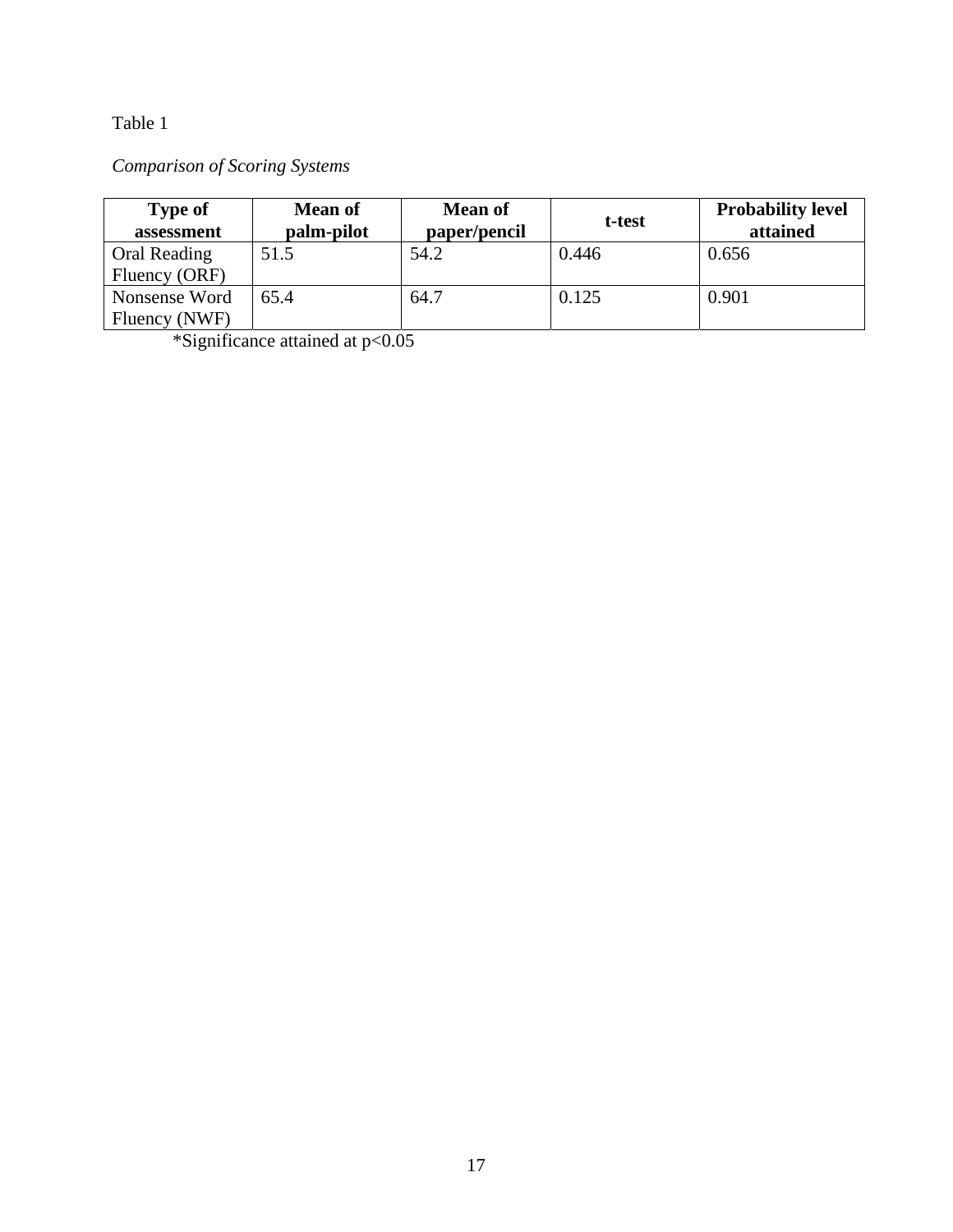#### CHAPTER IV

#### DISCUSSION

This study examined whether or not the DIBELS assessments scored by an electronic system or palm-pilot were producing the same scores as the DIBELS assessments scored by hand, or the paper and pencil scoring method. It was hypothesized that the electronically scored DIBELS would produce significantly different scores than the hand-scored DIBELS. The resulting means from each scoring method were analyzed using the t-test for independent samples statistical method.

 Research by Stecker, Fuchs and Fuchs (2005) points to the fact that Curriculum Based Measurement (CBM) is an important tool for monitoring student progress and growth within the classroom and enhancing student achievement. Also, studies by Cusumano (2007) show that a CBM like the DIBELS assessments, in particular Oral Reading Fluency, are reliable and valid in predicting students' overall reading achievement. Since the DIBELS assessments are being heavily promoted across the state of West Virginia for predicting students' reading success and failure and for grouping students for learning, it is critical for the scoring systems to be reliable and valid. Although the DIBELS assessments were normed using the paper and pencil method, many schools have recently purchased software systems, utilizing a palm-pilot, that claim to provide a faster and easier approach to scoring. Thus, there was a need for the current study which attempted to examine whether these newly developed electronic scoring systems are resulting in the same scores that are produced by the hand scoring method.

The results of this study showed that there were no statistically significant differences between the DIBELS assessments that were scored by the paper and pencil scoring method and the DIBELS assessments that were scored by the palm-pilot scoring method. These results are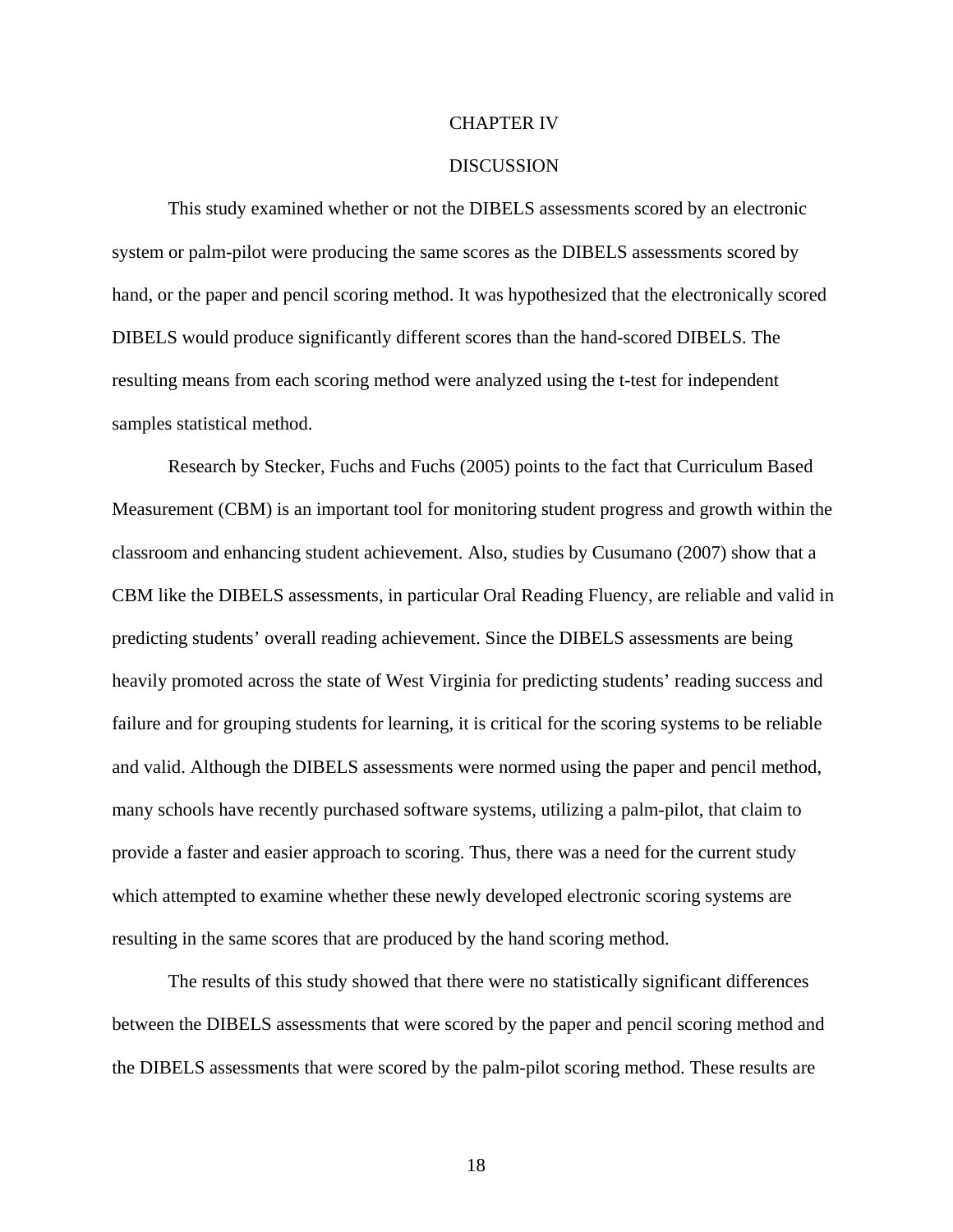important because teachers who have discontinued the use of the paper and pencil scoring method in exchange for the electronic scoring method, which is believed to be more time efficient and easier to use, are obtaining the same scores when assessing their students. A further investigation into whether or not the electronic scoring method is indeed a faster, easier approach to scoring would be an additional reason for utilizing the palm-pilot scoring method instead of the paper and pencil scoring method.

#### *Limitations and Delimitations*

Limitations of this study include the fact that the researcher was involved in collecting the data using the paper and pencil scoring method. This resulted in experimenter bias as the researcher could have influenced the outcome of the study to support the research hypotheses. Also, different people were involved in the data collection procedures and could have scored the DIBELS assessments differently. For example, the reading specialist and first grade teachers at North collected the data using the palm-pilot scoring method while the researcher collected the data using the paper and pencil scoring method. There was also a flaw in the research design. All students were scored by the electronic scoring system before being scored by the paper and pencil scoring method. The researcher should have counterbalanced the administration of the electronic and paper and pencil scoring methods to reduce any type of practice effect. Delimitations used to narrow this study for researchability include the use of only one school, and the use of only four first grade classrooms in the sample of participants, which may not be fully representative of the general population.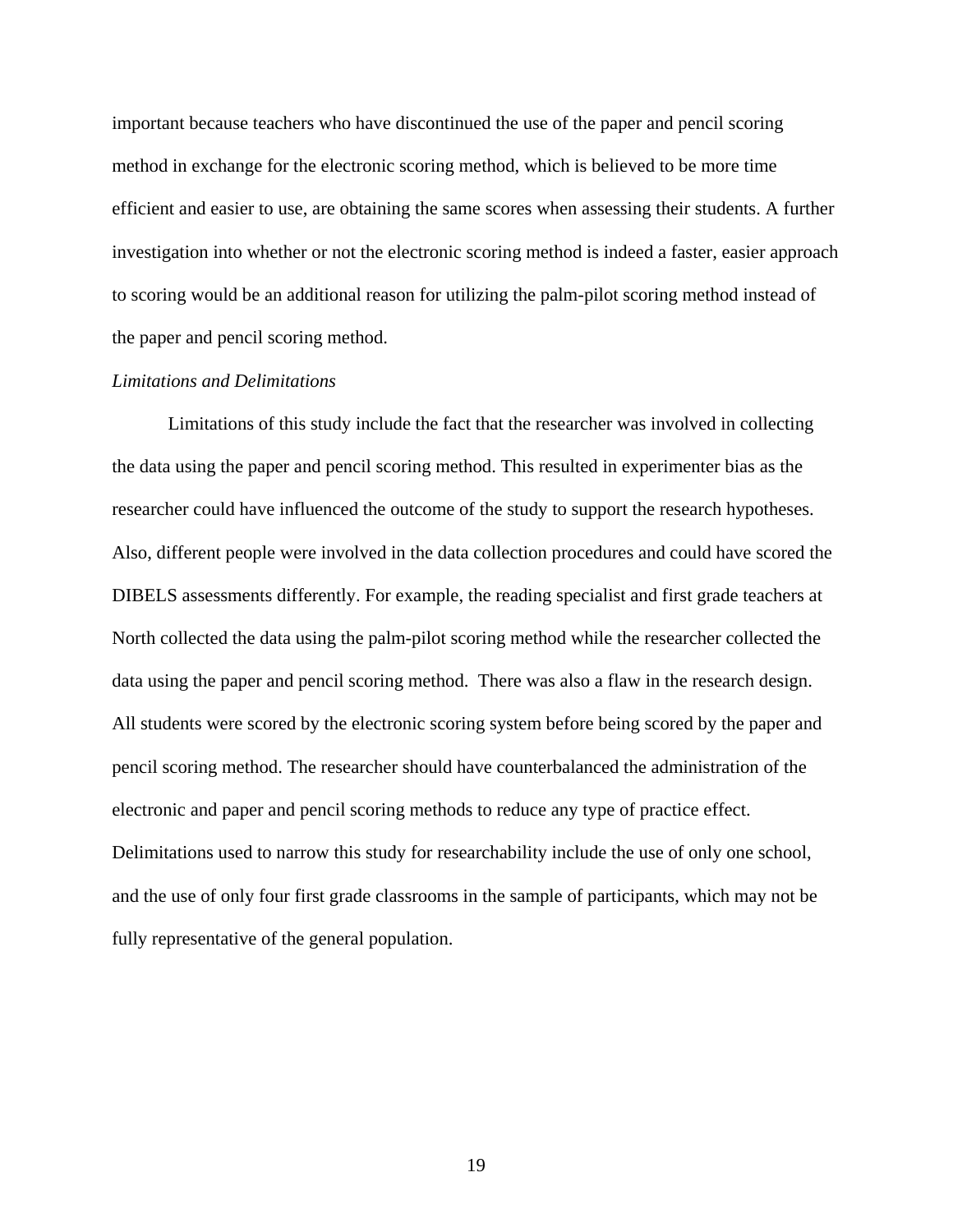#### References

- Cusumano, D. L. (2007). Is it working?: An overview of curriculum based measurement and its use for assessing instructional, intervention, or program effectiveness. *The Behavior Analyst Today, 8*(1), 24-34.
- Deno, S.L. (1985). Curriculum-based measurement: The emerging alternative. *Exceptional Children*, *52*, 219-232.
- Deno, S.L. & Fuchs, L.S. (1987). Developing curriculum-based measurement systems for databased special education problem solving. *Focus on Exceptional Children*, *19*(8), 1- 15.
- Deno, S.L. & Mirkin, P.K. (1977). *Data-based program modification: A manual*. Reston VA: Council for Exceptional Children.
- Deno, S. L., Mirkin, P. K., & Chiang, B. (1982). Identifying valid measures of reading. *Exceptional Children, 49,* 36-45.

DIBELS Data System Web site: https://dibels.uoregon.edu/.

- Faykus, S. P., & McCurdy, B. L. (1998). Evaluating the sensitivity of the maze as an index of reading proficiency for students who are severely deficient in reading. *Education and Treatment of Children, 21,* 1-21.
- Fuchs, L. S. (1998). Computer applications to address implementation difficulties associated with curriculum-based measurement. [Electronic version]. In M. R. Shinn (Ed.), *Advanced applications of curriculum-based measurement* (pp. 89-112). New York: The Guilford Press.
- Fuchs, L.S. & Deno, S.L. (1994). Must instructionally useful performance assessment be based in the curriculum? *Exceptional Children*, *6*(1), 15-24.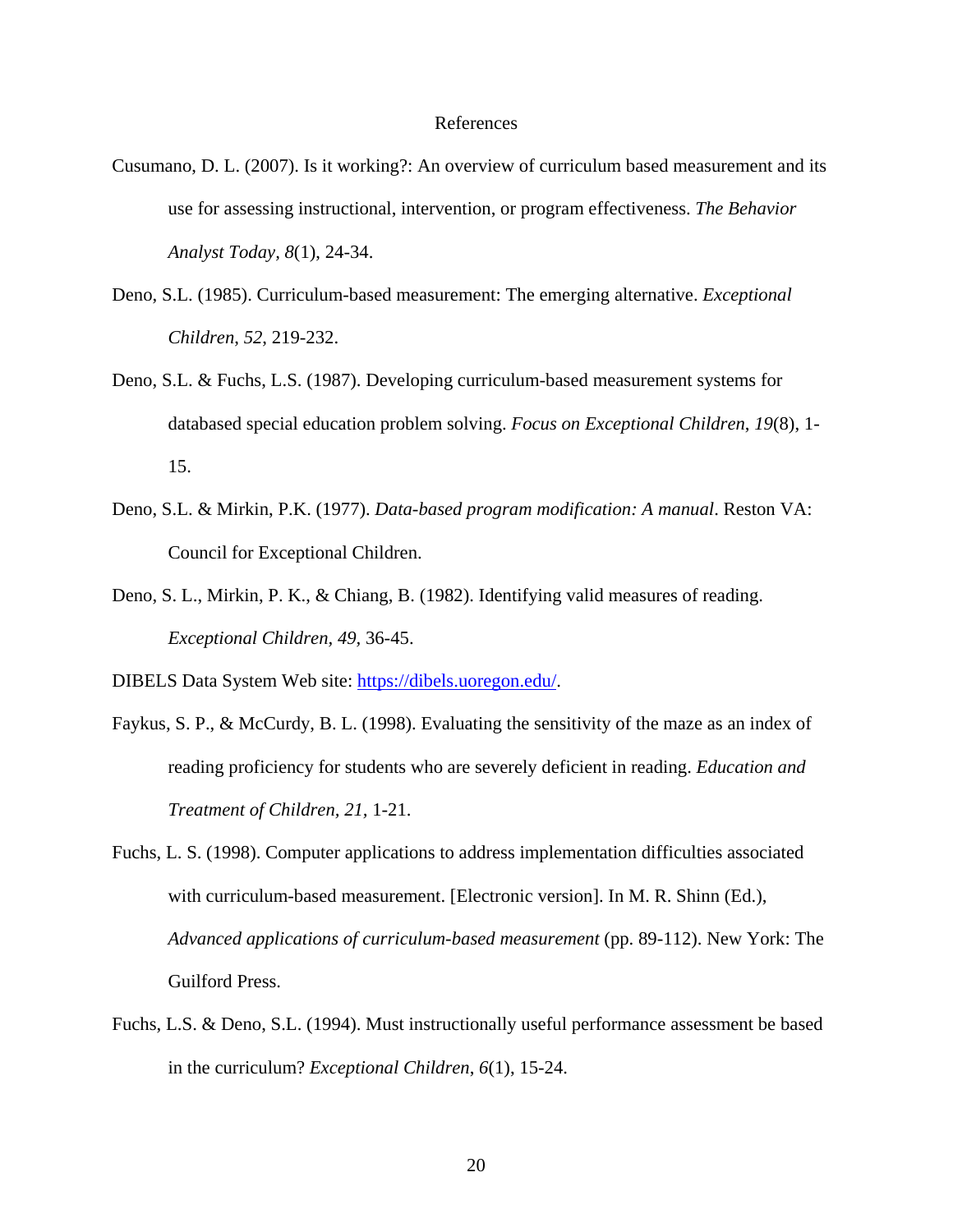- Fuchs, L. S., & Fuchs, D. (1992). Identifying a measure for monitoring student reading progress. *School Psychology Review, 21,* 45-58.
- Fuchs, L. S., Fuchs, D., & Maxwell, L. (1988). The validity of informal reading comprehension measures. *Remedial and Special Education, 9,* 20-28.
- Good, R. H., III, Gruba, J., & Kaminski, R. A. (2001). Best practices in using dynamic indicators of basic early literacy skills (dibels) in an outcomes-driven model. *Best Practices in School Psychology, IV,* (pp. 679-700). Washington, DC: National Association of School Psychologists.
- Good, R. H., & Jefferson, G. (1998). Contemporary perspectives on Curriculum-Based Measurement validity. [Electronic version]. In M. R. Shinn (Ed.), *Advanced applications of Curriculum-Based Measurement* (pp. 61-88). New York: Guilford.
- Good, R. H. III, & Kaminski, R. A. (Eds.). (2003). Dynamic indicators of basic early literacy skills  $(6<sup>th</sup>$ ed.). Colorado: Sopris West.
- Good, R. H., Kaminski, R. A., Shinn, M., Bratten, J., Shinn, M., Laimon, D., et al. (2004). *Technical adequacy of DIBELS: Results of the Early Childhood Research Institute on measuring growth and development.* (Tech. Rep. No. 7). Eugene: University of Oregon.
- Good, R. H., III, Kaminski, R. A., Simmons, D., & Kame'enui E. J. (2001). Using dynamic indicators of basic early literacy skills (dibels) in an outcomes-driven model: Steps to reading outcomes. *Oregon School Study Council, 44,* 2-26.
- Hintze, J. M., Ryan, A. L., & Stoner, G. (2003). Concurrent validity and diagnostic accuracy of the dynamic indicators of basic early literacy skills and the comprehensive test of phonological processing. *School Psychology Review, 32*(4), 541-556.

Individuals with Disabilities Education Improvement Act of 2004. 20SS611–614 (2004).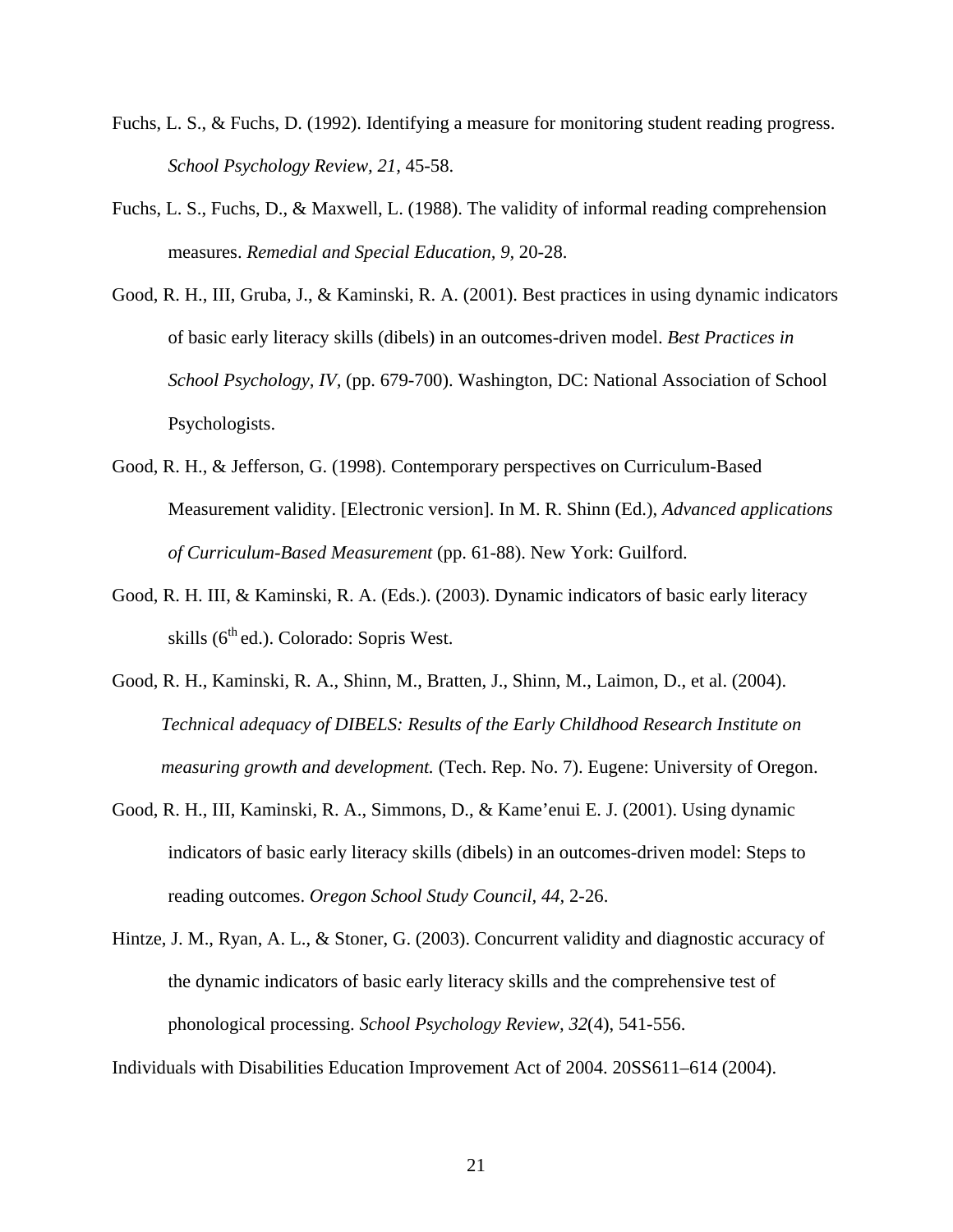- Jenkins, J. R., & Jewll, M. (1993). Examining the validity of two measures for formative teaching: Reading aloud and maze. *Exceptional Children, 59,* 421-432.
- Kaminski, R. A., & Good, R. H. (1996). Toward a technology for assessing basic early literacy skills. *School Psychology Review, 25,* 215–227.
- Kaminski, R., Cummings, K.D., Powell-Smith, K.A., & Good, R.H.III (2008). Best practices in using Dynamic Indicators of Basic Early Literacy Skills for formative assessment and evaluation. In A. Thomas and J. Grimes (eds.) *Best practices in school psychology V*. Bethesda, MD: National Association of School Psychologists.
- Madelaine, A., & Wheldall, K. (2004). Curriculum base measurement of reading: Recent advances. *International Journal of Disability, Development and Education, 51*, 57-82.
- Marston, D. (1989). Curriculum-based measurement: What is it and why do it? In M. R. Shinn (Ed.), *Curriculum-based measurement: Assessing special children* (pp. 18-78), New York: Guilford Press.
- Nation's Report Card. (2007). Available from the National Assessment of Education Progress Web site, http://nces.ed.gov

No Child Left Behind Act of 2001, 20 U.S.C. § 6319 (2008).

- Shin, J., Deno, S.L., & Espin, C. (2000). Technical adequacy of the maze task for curriculumbased measurement of reading growth. *The Journal of Special Education, 34(3),* 164-173.
- Shinn, M. R. (Ed.) (1989). *Curriculum-based measurement: Assessing special children*. New York: Guilford.
- Shinn, M. R. (1997). *Instructional Decision Making Using Curriculum-Based Measurement*. Unpublished workshop materials.